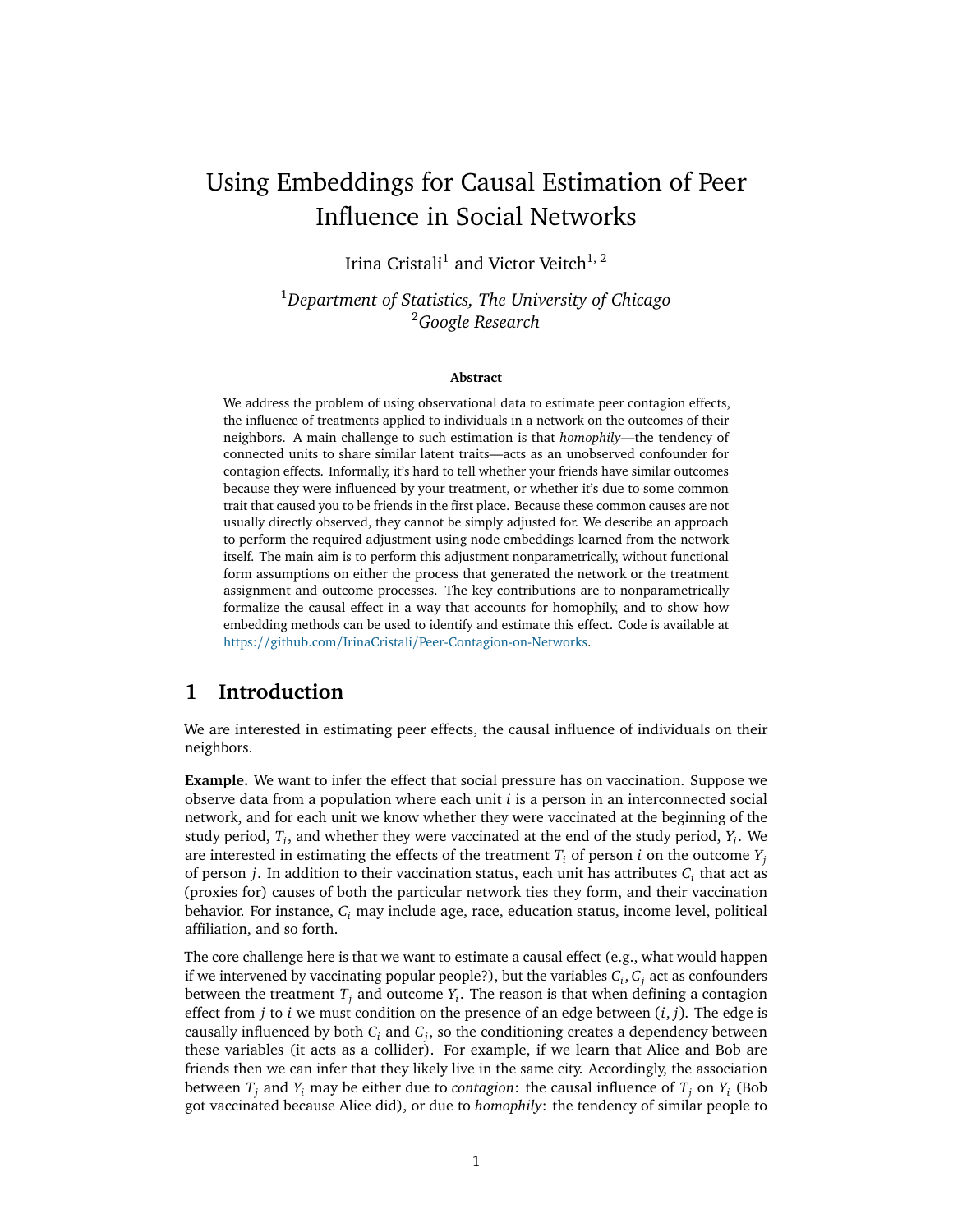be connected in a network (e.g., Alice and Bob got vaccinated because they both live in a major city, and it's only due to chance that Alice got vaccinated before Bob). In general, homophily is confounded with contagion [[ST11](#page-12-0)].

Now, if we observed the attributes *C*, we could formalize the contagion effect using standard causal tools and then identify the effect from observational data by adjusting for *C* [[EKB16;](#page-11-0) [EB17;](#page-11-1) [BDF20](#page-11-2)]. However, often such detailed knowledge of *C* is unavailable. In this case straightforward causal identification and estimation is not possible.

In such situations, we might hope to make use of the following intuitive observation. The pattern of network ties itself carries information about each *C<sup>i</sup>* . Indeed, this is the root problem that causes the confounding issue. Accordingly, we might hope to use the network itself to obtain estimates  $\hat{C}_i$  for the attributes of each node. Then, we could adjust for the estimated  $\hat{c}_i$  in some suitable causal estimation procedure. The aim of this paper is to clarify this type of procedure.

Shalizi and McFowland III [[SM16](#page-12-1)] provide an estimation strategy of this kind. They first assume that the network is generated by either a stochastic block model [[HLL83;](#page-11-3) [LW19](#page-11-4)] or a latent space model [[HRH02;](#page-11-5) [RFR16](#page-12-2)]. They assume the attributes *C* correspond to the latent community identities or latent space positions. They then further assume that the outcome of each unit is defined by a particular linear structural equation, which includes a term for both the average treatment of that node's neighbors, and a term for the effect of the attributes *C<sup>i</sup>* . Their procedure is to estimate *C* using the assumed network model, and then use the estimated  $\hat{C}$  in a linear regression to determine the coefficient of the average-neighbor-treatment term.

This approach, however, critically relies on the assumed parametric form of both the network model and the outcome model. Indeed, even the target of estimation is defined as a parameter of this assumed model. Accordingly, when the parametric network model or linear outcome model is misspecified, the meaning of both the estimand and estimation procedure becomes unclear.

The goal of this paper is to develop a non-parametric procedure in this vein. That is, the aim is causal estimation of contagion effects by adjusting for network-inferred attributes without relying on detailed parametric assumptions. Towards this end, the paper follows three main steps:

1. Formalize the target causal effect non-parametrically. The main challenge is that the estimand must depend on the network we are working with (because contagion requires knowing who is friends with whom) and the network must itself be modeled as a random variable which is a function of the unobserved confounders *C* (to accommodate homophily).

2. Derive sufficient conditions for the estimated attributes to yield causal identification. The idea is that it is not necessary to exactly reconstruct  $C$ , but only extract the minimum information that will identify the causal effect—this turns out to be (plausibly) a much easier task.

3. Give a concrete method for contagion estimation using node embedding techniques to extract the information from the network that is relevant for predicting peer influence, and illustrate the practical performance of this technique.

## **2 Setup**

Consider a network *G<sup>n</sup>* of *n* individuals, where connections between people are encoded through undirected edges between nodes. We define the degree of a node as the number of connections it has. The neighbors of node *i* are the nodes with which *i* has ties. Each such link is captured by the network adjacency matrix *A*, where  $A_{ij} = 1_{\{i \text{ and } j \text{ share a tie}\}}.$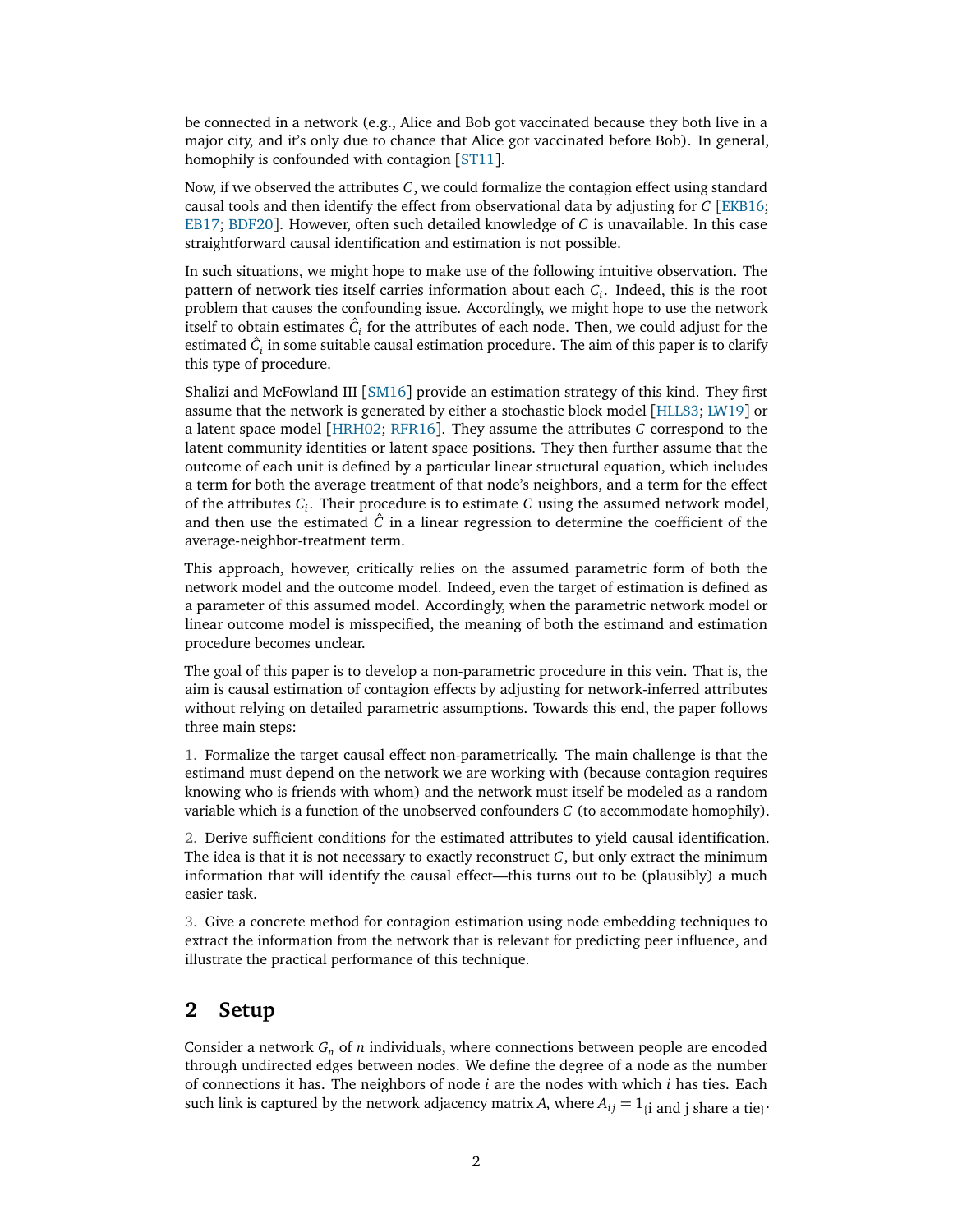<span id="page-2-4"></span>We take  $A_{ii} = 0$  for all *i*. We also consider a vector of variables associated with each node:  $(Y_i, C_i, T_i)$ . Here,  $Y_i$  is the observed outcome,  $T_i$  is the treatment, and  $C_i$  are (unobserved) attributes that may causally influence *Y* , *T* and *A*. The data is generated according to the following structural equation model, adapted from [Ogb](#page-12-3)urn et al.  $[Ogb+17]$  to model the network as a random variable. $<sup>1</sup>$  $<sup>1</sup>$  $<sup>1</sup>$ </sup>

$$
C_i \leftarrow f_C[\varepsilon_{C_i}];
$$
  
\n
$$
A_{ij} \leftarrow f_A[\{C_i\}_i, \varepsilon_{ij}];
$$
  
\n
$$
T_i \leftarrow f_T[C_i, \varepsilon_{T_i}];
$$
  
\n
$$
Y_i \leftarrow f_Y[S_Y(\{T_j : A_{ij} = 1\}), C_i, \varepsilon_{Y_i}]
$$
\n(2.1)

The *ϵ* variables represent exogenous noise, which we take to be identically distributed and independent of the network and of each other. The function  $S_Y$  summarizes the neighbors' treatment—e.g., *S<sup>Y</sup>* could be the average function, or the logical OR function. This means that the treatment assignment for each node *i* depends only on its attributes *C<sup>i</sup>* , the outcome assignment depends on the node attributes  $C_i$  and the treatments of all its neighbors, and the network structure depends on all *C*. The structural functions *f* are fixed but unknown.

## <span id="page-2-3"></span>**3 Formalizing the causal estimand**

With the assumed structural equation model in hand, we turn to formalizing the target causal effect. Consider setting  $\tilde{T}_i \leftarrow t_i^*$ *i* for each unit *i*. Our aim is to formalize the idea of "average influence of a node's neighbors' treatments on its outcome".

An intuitive choice is

<span id="page-2-1"></span>
$$
\psi_{t^*}^{\text{full info}} := \frac{1}{n} \sum_{i=1}^n \mathbb{E}[Y_i | \text{do}(T = t^*), \{C_i\}_i, G_n]. \tag{3.1}
$$

This estimand is the average outcome we would have seen had the treatment assignment been set to  $T \leftarrow t^*$ , keeping both the node attributes  $\{C_i\}$  and the network  $G_n$  fixed. The interpretation of this effect is: the average outcome under the hypothetical treatment, applied to the *same set of people* connected by the *same link structure*.

Unfortunately, this estimand will not usually be identifiable. The reason is that the node attributes *C* are unobserved; e.g., we don't observe city of residency, and we cannot perfectly reconstruct it from the network structure. To circumvent this, we instead define the version of this estimand that we can (hope to) identify from the graph alone:

<span id="page-2-2"></span>
$$
\psi_{t^*} := \frac{1}{n} \sum_i \mathbb{E}[Y_i \mid \text{do}(T = t^*), G_n]. \tag{3.2}
$$

This new estimand can be understood as taking the estimand in [\(3.1\)](#page-2-1) and marginalizing out the information about *C* that cannot be inferred from *G<sup>n</sup>* . It is the average outcome under the hypothetical treatment, applied to the *same link structure* and to *a set of people consistent with the link structure*. In other words, it represents the peer contagion effect on the same graph with node properties only fixed to be consistent with the graph structure. Although this is somewhat less natural, we will see that it makes identification plausible.

There is an apparent significant drawback of the formalizations presented in [Equations \(3.1\)](#page-2-1) and [\(3.2\):](#page-2-2) both estimands are fundamentally tied to the particular sample available in our study, since both involve conditioning on the observed network *G<sup>n</sup>* . We may be nervous

<span id="page-2-0"></span> $1$ We simplify by removing the influence of neighbors' covariates on outcomes and treatments.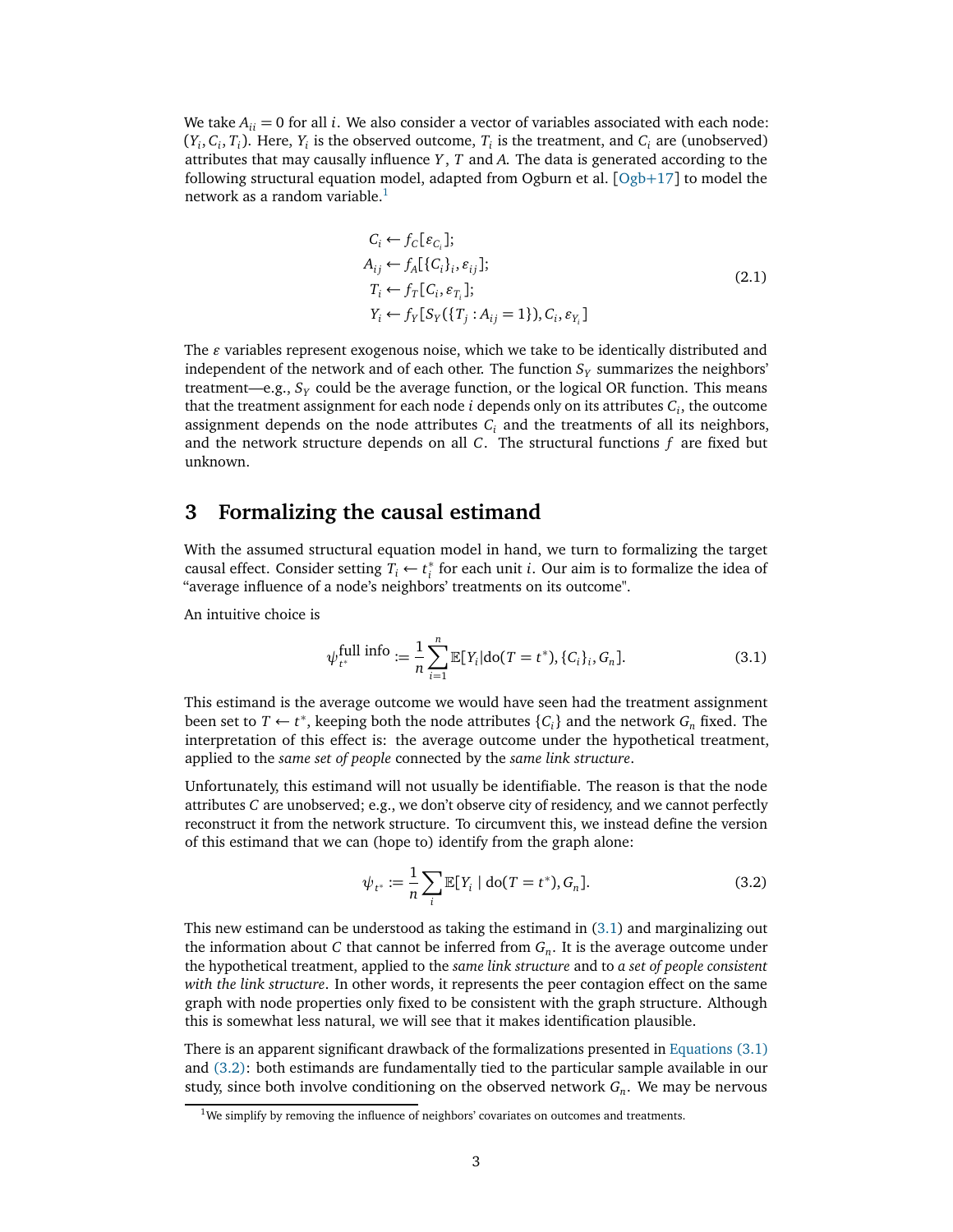that the formal quantity is tied to idiosyncracies of the particular observed network. In [Theorem 1,](#page-3-0) we show that kind of sample dependency is not a serious issue. The approach is to show that both the causal estimands  $\psi_{t^*}^{\text{full info}}$  and  $\psi_{t^*}$  introduced in [Equations \(3.1\)](#page-2-1) and  $(3.2)$  converge in probability to a fixed quantity as the size of the network  $G_n$  increases. See [Appendix A](#page-13-0) for the proof.

<span id="page-3-0"></span>**Theorem 1** (Generalizing the sample-based causal estimands)**.** *Consider an observed social network G<sup>n</sup> , and let Y<sup>i</sup> be the labels associated with each node i. Assume the following*

- *(i) There exists*  $M > 0$  *such that Var* $(Y_i) \leq M$ *, for all i;*
- *(ii) For any pair*  $(i, j)$  *of nodes selected uniformly at random,*  $\mathbb{P}({i \text{ and } j \text{ share } a \text{ neighbor}}) \rightarrow$ 0*,* as  $n \rightarrow \infty$ .

*Then, there exists a fixed real number*  $\psi$  *such that*  $\psi_{t^*}^{\text{full info}} \to \psi$  *and*  $\psi_{t^*} \to \psi$ *, in probability.* 

This theorem establishes that, provided the graph is sparse in a suitable sense, then both causal estimands converge to the same fixed quantity which does not depend on the particular network *G<sup>n</sup>* . This decouples the interpretation of the causal estimand from the particular network under consideration. Additionally, it shows that the distinction between  $\psi_{t^*}^{\text{full info}}$  and  $\psi_{t^*}$  is not so important for practical applications—for large networks, the two values will anyway be very close. Note that this result is about proving that the *estimand* is well-defined, not about establishing convergence of some estimator.

## **4 Causal inference of peer effects using node embedding methods**

Having formalized and motivated the target causal effect of interest, we now turn to sufficient conditions for causally identifying it.

As previously discussed, if we could exactly reconstruct the latent *C<sup>i</sup>* then identification would be straightforward. However, usually, this reconstruction is impossible. Happily, it is not necessary: an imprecise proxy for *C<sup>i</sup>* might still suffice for causal identification. Our goal now is to find sufficient conditions for an inferred proxy to enable identification. The next theorem gives such a condition. Informally, the condition is that we need a proxy  $\lambda_i$  that carries enough information about *C<sup>i</sup>* so that the graph itself carries no further information about  $Y_i$  after conditioning on  $\lambda_i$ . As we shall discuss in [Section 5,](#page-5-0) node embedding methods can be viewed as a tool for constructing such *λ<sup>i</sup>* .

Before giving the result, we define the following object, which plays a substantial role in the remainder of the paper.

**Definition 1.** Let  $V_i \coloneqq S_Y(\lbrace T_j : A_{ij} = 1 \rbrace)$  be the aggregated treatment at node *i*, and  $v_i^*$ *i its value under the hypothetical treatment intervention*  $T = t^*$ *. For a graph*  $G_n$ *, the vertex* conditional outcome model *is the function m given by*  $m_{G_n}(v_i)$  $\mathcal{L}_i^*, \lambda_i) := \mathbb{E}[Y_i \mid \nu_i^*]$  $i^*$ ,  $\lambda_i$ ].

<span id="page-3-1"></span>**Theorem 2** (Sufficient conditions for identification)**.** *Let G<sup>n</sup> be the network, A its adjacency matrix, and Y<sup>i</sup> the node-associated labels. Suppose that for each node i we have a proxy for the*  $l$ atent attributes,  $\lambda_i \in \mathbb{R}^k$ , such that

*i*  $Y_i$  ⊥  $A_{ij}$ |( $\lambda_i$ ,  $v_i^*$ *i* )*, for all i and j. ii*  $P(V_i = v^* | \lambda_i) > 0$  for all  $v^*$ ; *iii λ<sup>i</sup> is C<sup>i</sup> -measurable;*

*Then*  $\mathbb{E}[Y_i | \text{do}(T = t^*), G_n, \lambda_i] = m_{G_n}(v_i^*)$  $i^*$ ,  $\lambda_i$ ).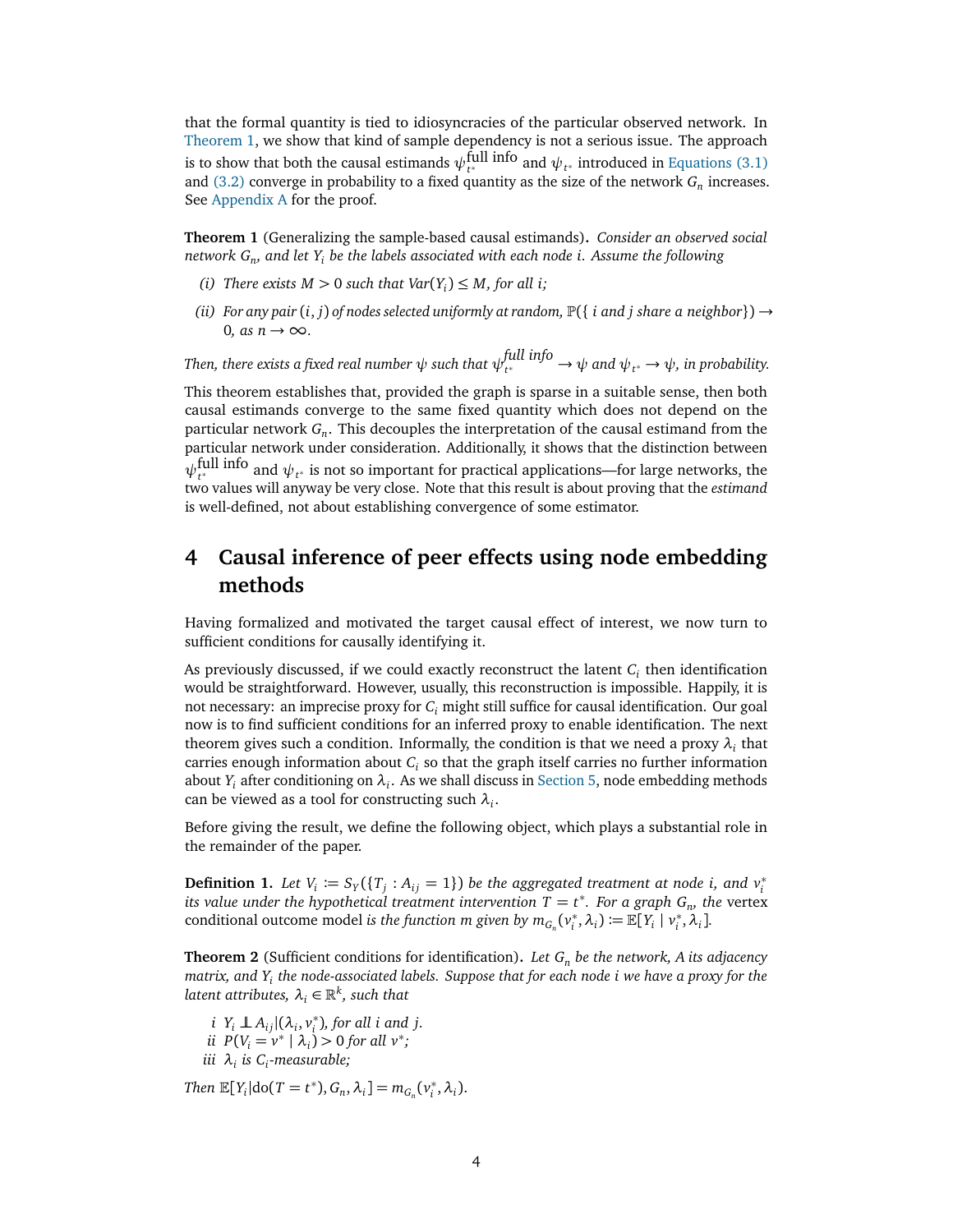*Proof.* We sketch the proof and provide the full mathematical justification in [Appendix B.](#page-14-0) Consider Figure [1](#page-4-0) illustrating the core identification issue. The node-level causal effect  $\mathbb{E}[Y_i | \text{do}(T = t^*), G_n, \lambda_i]$  relies on conditioning on the network structure, and, in particular, on the edges  $A_{ij}$ . Doing so opens a backdoor path between  $Y_i$  and  $T_j$  (hence, also  $V_i$ ) going through the unobserved  $C_i$ . The main idea of the theorem is that conditioning on  $\lambda_i$ removes the effect of conditioning on the  $A_{ij}$ , and thus prevents the backdoor path from being opened.

In [Theorem 2,](#page-3-1) condition (i) gives a notion of "sufficient amount of information about *C*" for causal adjustment, and is the main point of the theorem. Condition (ii) is the standard positivity assumption required for causal identification. Finally, condition (iii) is the condition that  $\lambda_i$  is a partial reconstruction of the node-specific attributes *C<sup>i</sup>* . This condition is necessary to ensure  $\lambda_i$  is not itself a collider for the latent node attributes.



<span id="page-4-0"></span>**Figure 1:** Identification of causal peer effects using embeddings. Adjusting for *λ* suffices to block the backdoor path between *T<sup>j</sup>* and *Y<sup>i</sup>* that is opened by conditioning on  $A_{ij}$ .

This result readily extends to a condition for the identification of the peer contagion estimand  $\psi_{t^*} = \frac{1}{n} \sum_{i=1}^n \mathbb{E}[Y_i] \text{dof}(T = t^*)$ ,  $G_n$  introduced in [Section 3.](#page-2-3) This is the content of the next result; see [Appendix C](#page-14-1) for a proof.

<span id="page-4-2"></span><span id="page-4-1"></span>**Corollary 3** (Identification of the causal estimand  $\psi_{t^*}$ ). *Consider the same set-up and notation as that of [Theorem 2.](#page-3-1) Then, the causal estimand ψ<sup>t</sup>* <sup>∗</sup> *can be identified as follows*

$$
\psi_{t^*} = \frac{1}{n} \sum_{i=1}^n \mathbb{E}[m_{G_n}(v_i^*, \lambda_i)|G_n].
$$
\n(4.1)

[Corollary 3](#page-4-1) gives, in principle, a strategy for identifying the causal effect using the observed *λ*. Namely, learn  $m_{G_n}(v_i^*)$  $\hat{i}$ ,  $\lambda$ <sup>*i*</sup>) and P( $\lambda$ <sup>*i*</sup> | *G*<sub>*n*</sub>) and plug in to [\(4.1\)](#page-4-2). This result is exact, and applies to any network. However, learning  $P(\lambda_i | G_n)$  seems difficult—it's unclear how to model this distribution. To circumvent the need to learn the unit-wise uncertainty about  $\lambda_i$ , we now give another result that again relies on the validity of the law of large numbers derived in [Theorem 1.](#page-3-0) Intuitively, when the law of large numbers holds, we can replace averaging over the per-node uncertainty by averaging over all of the nodes (that is, the mean converges to the unit-level expectation).

We now state the main identification result as [Theorem 4](#page-4-3) below which is derived from both [Theorem 2](#page-3-1) and [Theorem 1.](#page-3-0) We include its proof in [Appendix D.](#page-15-0)

<span id="page-4-3"></span>**Theorem 4.** *Consider the same set-up as that of Theorem [2.](#page-3-1) Furthermore, assume that the two conditions of [Theorem 1](#page-3-0) are also satisfied. Then*  $\lim_{n\to\infty} \frac{1}{n} \sum_{i=1}^{n} m_{G_n}(v_i)$  $\psi_i^*$ ,  $\lambda_i$ ) =  $\psi$ *, in probability, where*  $\psi$  *is the fixed real number such that*  $\lim_{n\to\infty}\psi^{full}_{t^*}$  *and*  $\lim_{n\to\infty}\psi_{t^*}=$ *ψ, in probability.*

$$
\Box
$$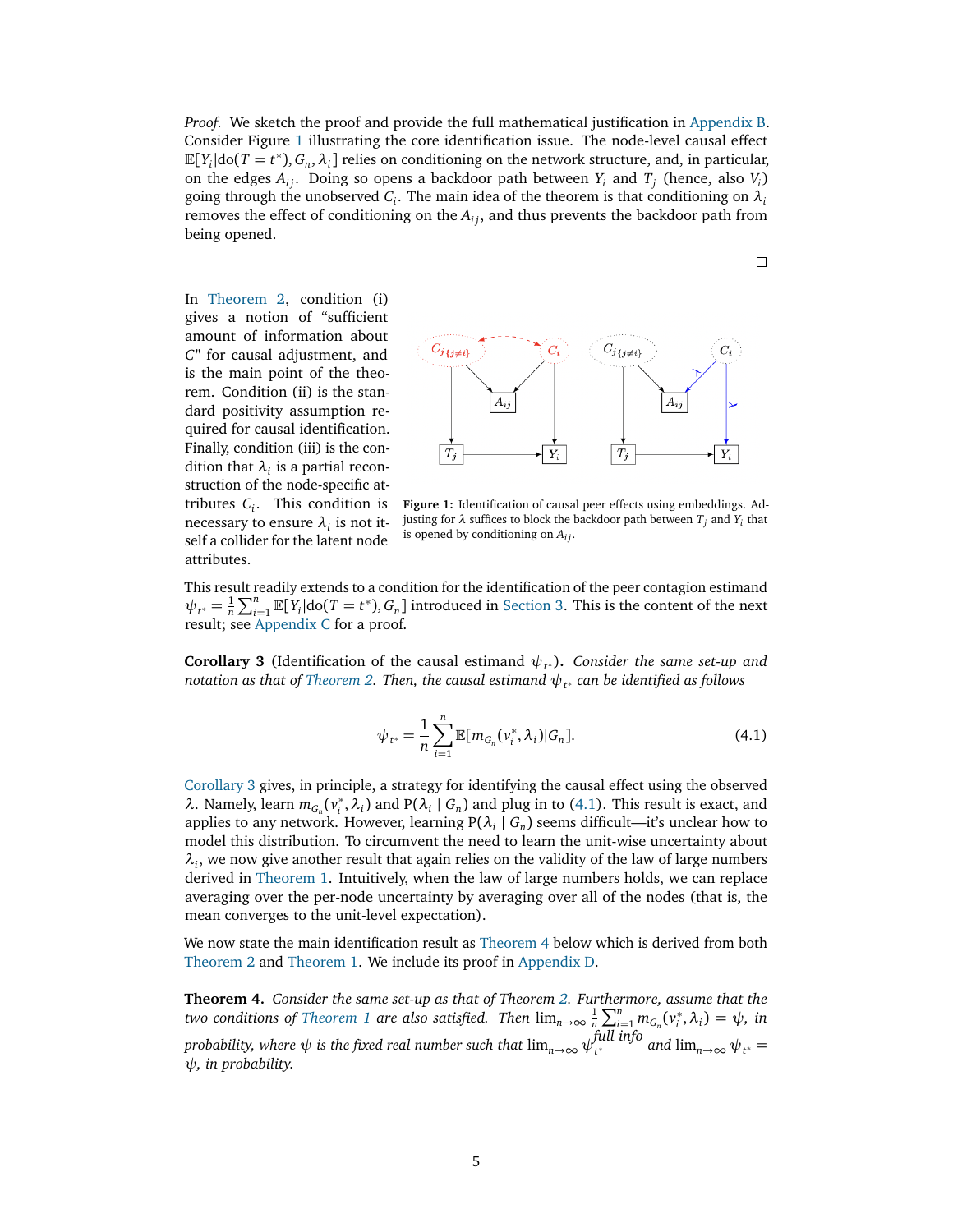## <span id="page-5-0"></span>**5 Estimation of causal peer influence effects**

We have now established a formal causal estimand *ψ<sup>t</sup>* <sup>∗</sup> , and conditions on node-attribute proxies that enable identification.The basis for our estimation procedure will be [Theorem 4,](#page-4-3) which says that—for suitable *λ* and sufficiently sparse *Gn*—the statistical estimand

<span id="page-5-1"></span>
$$
\widetilde{\psi}_{t^*} := \frac{1}{n} \sum_{i=1}^n m_{G_n}(v_i^*, \lambda_i)
$$
\n(5.1)

approximates the causal estimand  $\psi_{t^*}$ , with the approximation becoming exact as  $n \to \infty$ . Recall  $m_{G_n}(v_i^*)$  $\mathcal{L}_i^*, \lambda_i$ ) :=  $\mathbb{E}[Y_i | v_i^*$  $\mathcal{L}_i^*$ ,  $\lambda_i$ ]. Our task is to estimate  $\psi_{t^*}$  from the observed data using the observed treatments and outcome  $(T_i, Y_i)_{i=1:n}$  and the link structure  $G_n$ .

To achieve this, we use embedding-based semi-supervised prediction models to learn  $\hat{\lambda}\in\mathbb{R}^k$ and  $\hat{m}_{G_n}(v^*, \hat{\lambda}_i) \approx \mathbb{E}[Y_i \mid v_i^*$  $\hat{i}$ ,  $\hat{\lambda}_i$ ]. Then, we plug these estimates into [\(5.1\)](#page-5-1) as *m* and  $\lambda$ . For concreteness, we describe a particular approach based on Veitch et al. [[Vei](#page-12-4)+19] and Veitch et al. [[VWB19](#page-12-5)]. The estimation procedure follows three main steps:

**Step 1.** We train a model using relational empirical risk minimization [[Vei](#page-12-4)+19] to jointly learn the embeddings  $\hat{\lambda}_i$  and  $\hat{m}_{G_n}(v_i, \hat{\lambda}_i)$ . To do this, we first compute  $v_i = S_Y(\{t_j : A_{ij} = 1\})$ at each vertex *i*—i.e., we create a new aggregate treatment feature and attach it to each vertex.

Relational ERM works by minimizing a risk defined as an expectation over randomly sampled subgraphs of the larger network. Let  $\texttt{Sample}(G_n, k)$  be a sampling algorithm that returns a random subgraph of size *k* from *G<sup>n</sup>* (e.g., the subgraph induced by a random walk of length *k*). Let  $v_{G_k}$  be the set of vertices of the subgraph  $G_k$ . We then define the loss function on the  $G_k$  to be

$$
L(G_k, \lambda, \gamma) = q \cdot \sum_{i \in v_{G_k}} (y_i - m(v_i, \lambda_i; \gamma))^2 + \sum_{i,j \in v_{G_k} \times v_{G_k}} \text{CrossEntropy}(A_{ij}, \sigma(\lambda_i^T \lambda_j)), \quad (5.2)
$$

where  $q \in [0, 1]$  and  $\sigma$  is the sigmoid function. The second term is a network reconstruction term that extracts node-level information from the network by requiring the embeddings to be predictive of the edge structure. The first term learns a predictor *m*, parameterized by *γ* (global parameters shared across the network), that predicts *y<sup>i</sup>* from the aggregated treatment *v<sup>i</sup>* and the embedding *λ<sup>i</sup>* . In our experiments, *m* will be a linear predictor, and *γ* the (parameters of the) linear map. $<sup>2</sup>$  $<sup>2</sup>$  $<sup>2</sup>$ </sup>

Then, we train the model by fitting

<span id="page-5-3"></span>
$$
\hat{\lambda}, \hat{\gamma} = \underset{\lambda, \gamma}{\text{argmin}} \mathbb{E}_{G_k = \text{Sample}(G_n, k)}[L(G_k, \lambda, \gamma)|G_n]. \tag{5.3}
$$

**Step 2.** We define  $\hat{m}_{G_n}(v_i^*)$  $\lambda_i^*$ ,  $\lambda_i$ ) = *m*( $\nu_i^*$ <sup>\*</sup>,  $\lambda_i$ ;  $\hat{\gamma}$ ), where  $v_i^*$  $i<sub>i</sub>$  is the value of  $v<sub>i</sub>$  attained under the interventional treatment  $T = t^*$ . Then, for each unit vertex *i* in  $G_n$  we compute  $\hat{m}_{G_n}(\nu_i^*)$  $i^*, \hat{\lambda}_i$ ).

**Step 3.** Finally, the peer influence estimate is the average over the estimated vertex conditional outcomes  $\hat{m}_{G_n}(v_i^*)$  $i^*, \hat{\lambda}_i$ ):

$$
\hat{\psi}_{t^*}(G_n) = \frac{1}{n} \sum_i \hat{m}_{G_n}(v_i^*, \hat{\lambda}_i).
$$

<span id="page-5-2"></span> $<sup>2</sup>$ Since the embeddings are unconstrained, this effectively models the influence of the network attributes</sup> nonparametrically.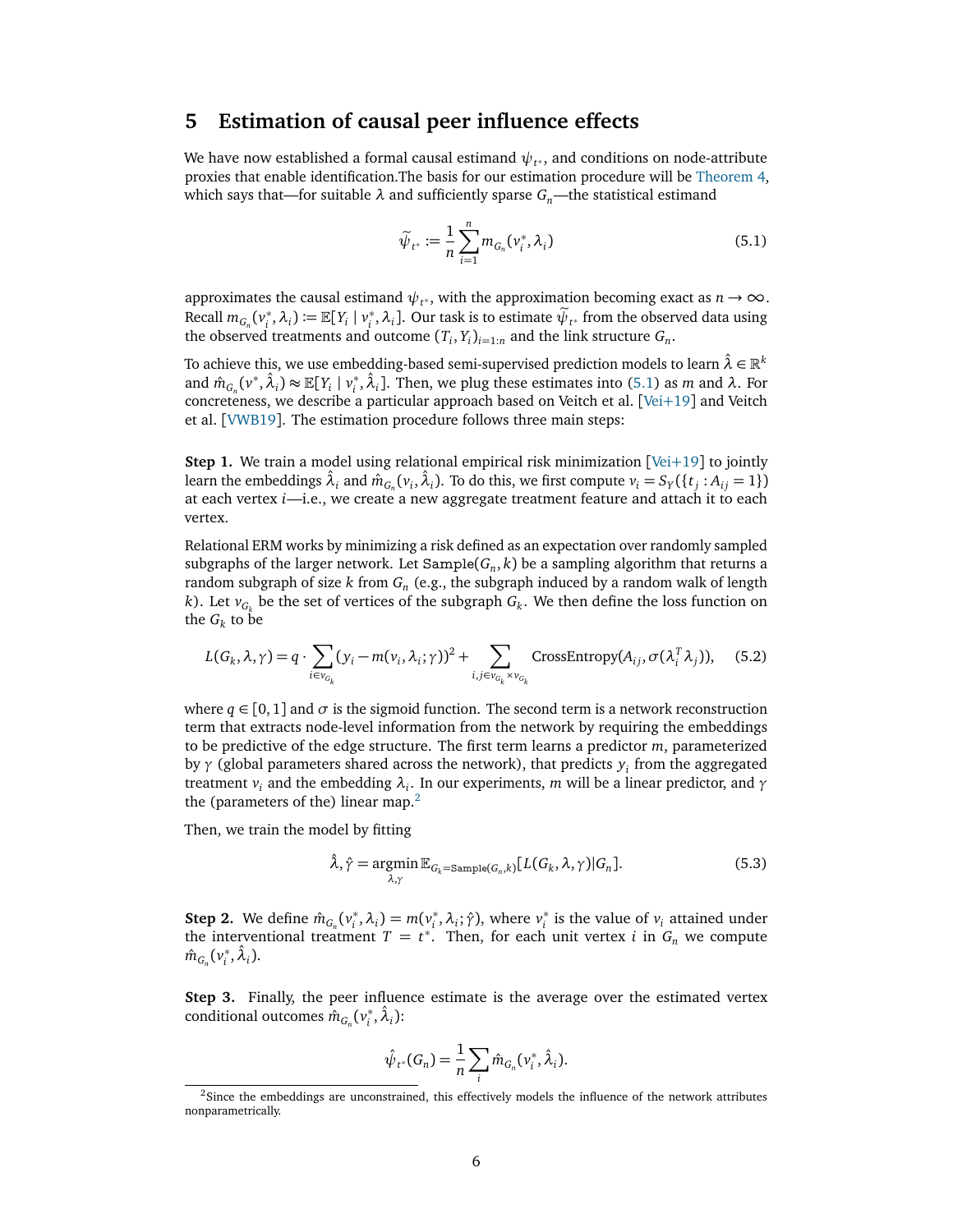#### **5.1 Validity of the estimation procedure**

In this section, we informally discuss the validity of the estimation procedure described in the previous section. More specifically, recall that, in [Theorem 1,](#page-3-0) we showed that both causal peer influence estimands proposed,  $\psi_{t^*}^{\text{full info}}$  and  $\psi_{t^*}$ , converge, in probability, to a fixed real number *ψ*, as *n* → ∞. The question that remains is whether the estimator proposed,  $\hat{\psi}_{t^*} = 1/n \sum_{i=1}^n \hat{m}_{G_n}(v_i^*)$  $\hat{a}_i^*, \hat{\lambda}_i$ ), also converges to  $\psi$ , in probability, as  $n \to \infty$ . This will clearly hold as long as  $\hat{m}_{G_n}(v_i^*)$ <sup>\*</sup>,  $\hat{\lambda}_i$ ) →  $m_{G_n}(v_i^*)$  $\lambda_i^*$ ,  $\lambda_i$ ) for some  $\lambda$  satisfying the conditions of [Theorem 2.](#page-3-1)

Why should one expect the above consistency property? First, consider  $\hat{m}(v, \lambda) \to \mathbb{E}[Y_i | v, \lambda]$ . The map *m* is defined as the minimizer of the squared error empirical risk. The minimizer of the true risk is the required conditional expectation. Accordingly, this part of the learning is, essentially, the same as what occurs with non-network data and is plausible.

The trickier judgement is why can one expect that  $\hat{\lambda}_i\approx\lambda_i$  for some  $\lambda$  satisfying the conditions of [Theorem 2?](#page-3-1) That is, is it plausible that the learned embeddings behave as proxies for the node-level attributes (i.e., are *C*-measurable), and carry sufficient information to adjust for the homophily effect (i.e.,  $Y \perp A_{ij} | (\lambda_i, v_i^*)$ *i* ))?

The *C<sup>i</sup>* -measurability is just the requirement that each node-level embedding captures unobserved information specific to that node. This is exactly the aim of embedding methods, to leverage network structure in order to capture the latent properties of each node [[HYL17](#page-11-6)]. Accordingly, it is reasonable to assume that the embedding-based method described in [Section 5](#page-5-0) satisfies this property (at least, asymptotically). With respect to whether the embeddings carry sufficient information to adjust for the homophily effect when estimating peer influence, we note the following: in order to satisfy this condition, it suffices that the embeddings are predictive of the outcome or of the edge structure. To see why this is plausible, recall the expression of [\(5.3\)](#page-5-3) used to fit the embeddings. The cross-entropy term encourages the embeddings to be sufficient (at the graph level) for predicting the edge structure. The squared error term encourages the embeddings to be sufficient for predicting the labels *Y<sup>i</sup>* . Hence, the objective function is aimed at exactly the requisite information.

Unfortunately, despite the intuitive justification above, there is no firm guarantee that any given embedding method actually achieves its conceptual goal. In effect, by working with embedding methods one is trading off the precise guarantees enabled by parametric models (exploited in [[SM16](#page-12-1)]) in favor of techniques that have good empirical performance even in the (typical) case that the networks have structure that is inconsistent with parametric specification.

In fact, for the specific case of relational ERM we can say something further. Davison and Austern [[DA21](#page-11-7)] study the asymptotics of the embedding learning procedure under the assumption that  $G_n$  is generated by an exchangeable random graph, or a graphon (a broad family of models that includes, e.g., stochastic block models and latent space models [[Bor](#page-11-8)+16; [CCB16;](#page-11-9) [CF17;](#page-11-10) [CD18;](#page-11-11) [Jan18](#page-11-12)]). Informally, Davison and Austern [[DA21](#page-11-7)] show that, asymptotically, the embeddings are functions of node-specific attributes *C<sup>i</sup>* alone and that these embeddings capture the limiting distribution of the network (see Davison and Austern [[DA21](#page-11-7)] Thm. 7). Accordingly, in this case, the learned embeddings satisfy the conditions of [Theorem 2.](#page-3-1)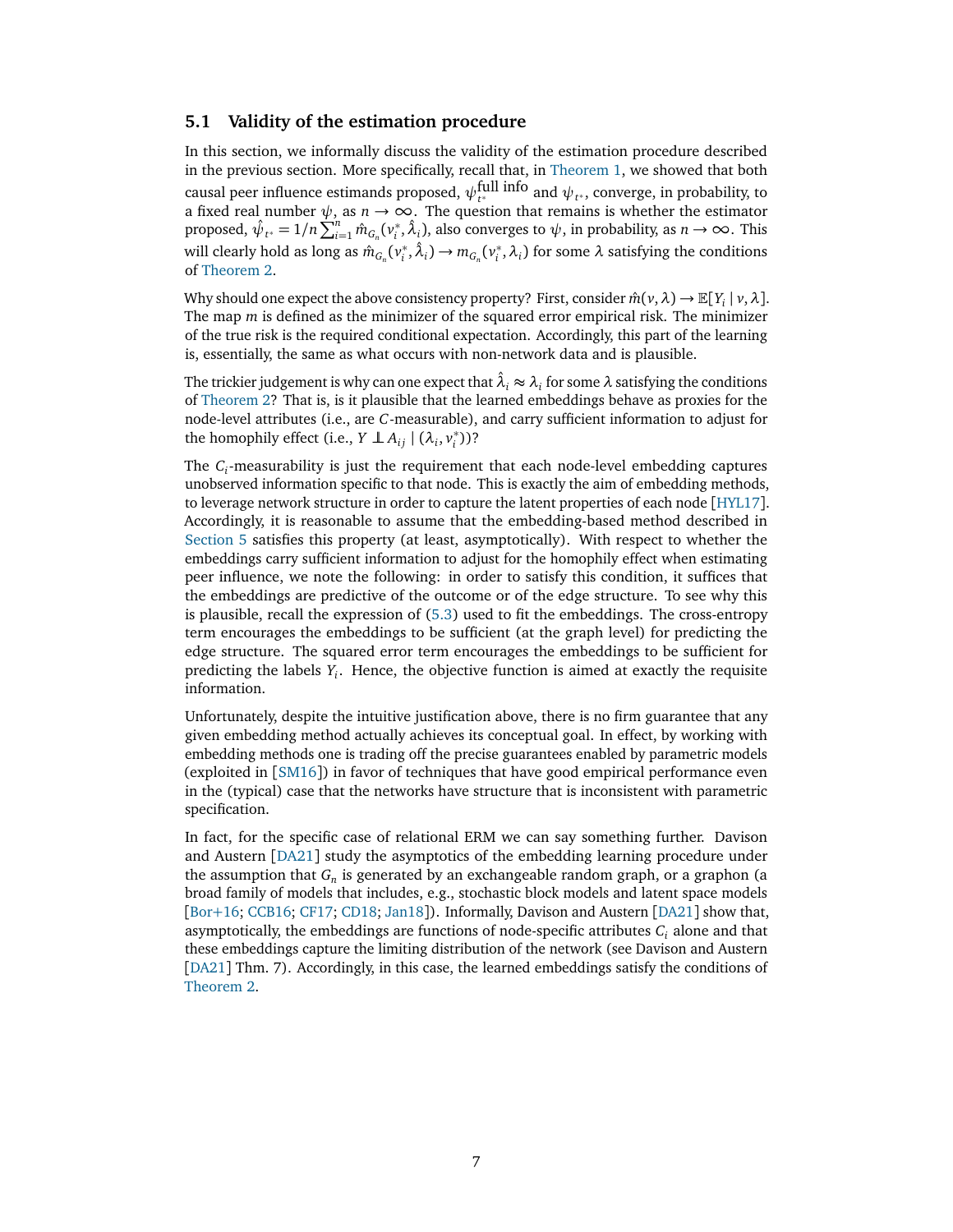<span id="page-7-1"></span>**Table 1:** The embedding-based estimator  $\hat{\psi}_{t^*}$  effectively adjusts for confounding and recovers the true treatment effect. The ground truth value of peer contagion is 1. Zero, low, and high confounding levels correspond to  $\beta_1 = 0, 1$ , and 10, respectively. For  $\hat{\psi}_{t^*}$ , the reported values represent the mean over 100 different global random seeds. The seed for the simulated treatment and outcome data is kept constant. For the Unadjusted and Parametric estimators, the reported values represent the respective estimated regression coefficients for the aggregated treatment used when predicting *Y* .

|                   | district |      |      | age           |      |           | join date |      |      |
|-------------------|----------|------|------|---------------|------|-----------|-----------|------|------|
| Conf. level       | Zero     | Low  |      | High Zero Low |      | High Zero |           | Low  | High |
| Unadjusted 0.99   |          | 1.64 | 7.40 | 1.00          | 1.39 | 4.90      | 0.99      | 1.38 | 4.81 |
| Parametric        | 0.99     | 1.41 | 5.28 | 1.00          | 1.33 | 4.20      | 0.98      | 1.28 | 4.00 |
| $\hat{\psi}_{t*}$ | 0.84     | 0.96 | 1.17 | 0.94          | 0.94 | 1.11      | 1.01      | 1.03 | 1.10 |

## <span id="page-7-3"></span>**6 Experiments**

To study the practical performance of the estimation procedure described in [Section 5,](#page-5-0) we conduct experiments using semi-synthetic data. $3$  We use a subset of data from the Slovakian social media website *Pokec* [[TZ12;](#page-12-6) [LK14](#page-11-13)]. The data includes both links between users and limited node-level covariates. Our basic strategy will be to use these node level covariates as the latent *C*<sub>*i*</sub>'s. To do this, we simulate treatment and outcomes for each unit in a manner that depends on *C<sup>i</sup>* . At estimation time, we hide the *C<sup>i</sup>* variables, and check how well we can recover the true causal effect using only the graph data and observed treatments and outcomes.

We extend the setup of Veitch et al. [[VWB19](#page-12-5)] who applied a similar relational empirical risk minimization based technique in order to adjust for the network unobserved confounding effect when performing average treatment effect (ATE) estimation of *T<sup>i</sup>* on *Y<sup>i</sup>* . That work assumes pure homophily, whereas this paper examines peer-based contagion effect estimation.

Following Veitch et al. [[VWB19](#page-12-5)] we analyze a sub-network of approximately 70000 users connected by roughly 1.3 million links, representing a subset of the original Pokec data restricted to the districts Žilina, Cadca, and Namestovo, from the same region. The analysis consists of two parts:

- 1. estimating the peer contagion effect of binary treatments on continuous response variables, varying both the source of confounding and its strength;
- 2. estimating the peer contagion effect of binary treatments assigned at time  $t_1$ , the beginning of a study period, on treatments assigned at a subsequent time  $t_2$ , the end of that study period.

#### <span id="page-7-2"></span>**6.1 Continuous outcome**

For the first set of experiments, the treatment *T* and outcome *Y* values are generated from three variables (one at a time), taken as the unobserved confounders *C*: district, age, and Pokec join date. For each of these three confounders, we standardize, then bin each of them into three possible values:  $-1, 0$ , and 1. We then apply a function *g* which transforms them into probabilities:  $g(C) = 0.5 + 0.35 \cdot C$ , so that  $g(C) \in \{0.15, 0.5, 0.85\}$ . Then, we simulate according to:

<span id="page-7-0"></span><sup>3</sup>Code and data available at <https://github.com/IrinaCristali/Peer-Contagion-on-Networks>.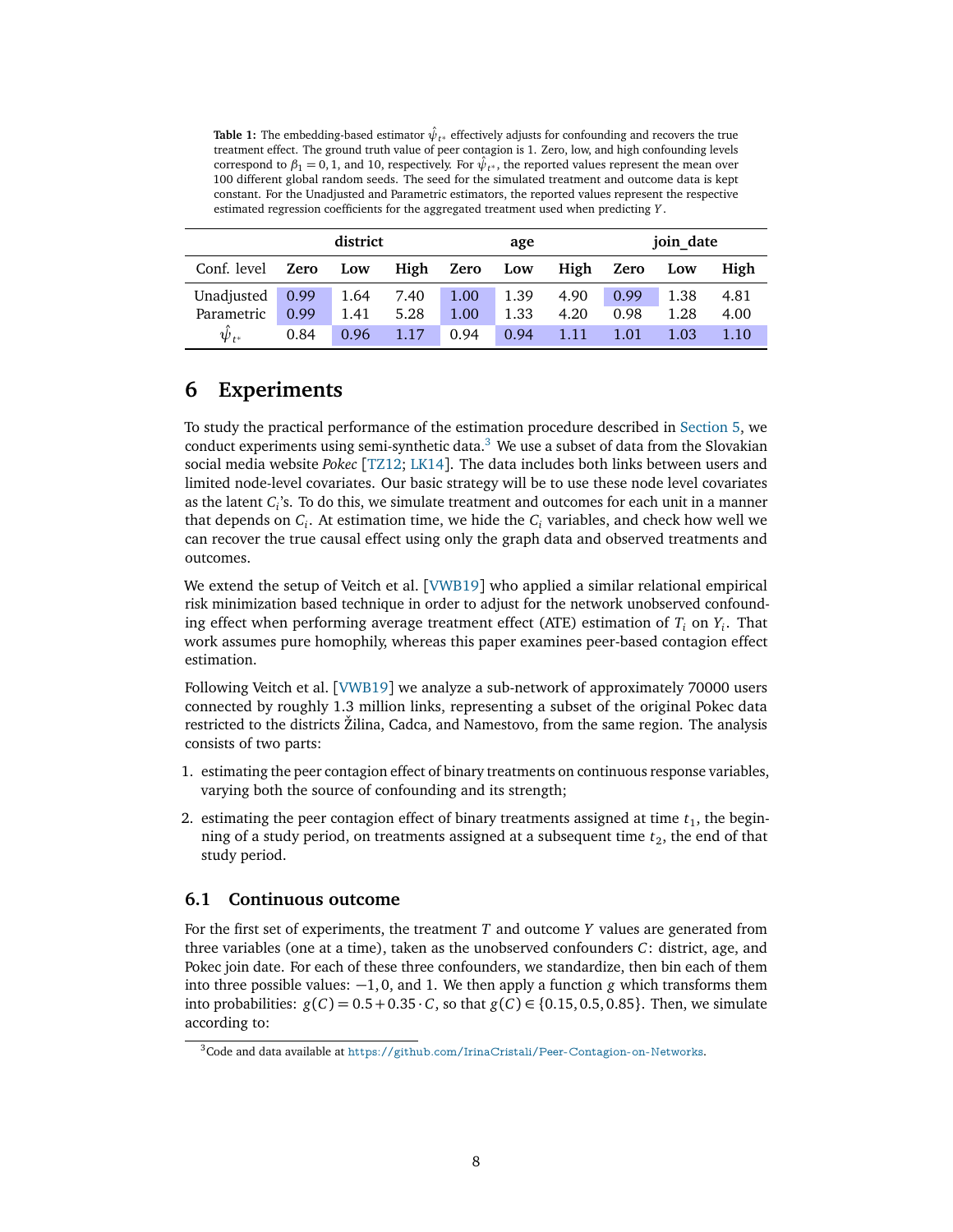$$
T_i = \text{Bern}(g(C_i));
$$
  
\n
$$
V_i = \text{Average}(T_j : A_{ij} = 1);
$$
  
\n
$$
Y_i = \beta_0 \cdot V_i + \beta_1 \cdot g(C_i) + \varepsilon_i, \varepsilon_i \sim N(0, 1).
$$

The parameter  $\beta_0$  controls the amount of peer influence, while  $\beta_1$  measures the amount of network confounding. We fix  $\beta_0 = 1$  as the *ground truth* value of confounding, and let  $\beta_1$ vary in {0, 1, 10} corresponding to no, low, and high contagion, respectively.

Since we only observe  $T_i$ ,  $V_i$  and  $Y_i$  we test whether  $\hat{\psi}_{t^*}$ , the estimator proposed in [Section 5,](#page-5-0) adjusts for the unobserved confounding due to *C*, and accurately estimates  $\beta_0 = 1$ . For each combination of *C*, and strength level  $\beta_1$ , we obtain simulated  $V_i$  and  $Y_i$  values, then we train the embedding-based relational empirical risk minimization model described in [Section 5,](#page-5-0) using a random walk sampler with negative sampling, and the default settings of Veitch et al. [[VWB19](#page-12-5)]. Finally, we use the trained model to predict two sets of adjusted *Y* values:

1.  $Y_i$ 's resulting from the aggregated treatment  $v_i^*$  $\hat{m}$  , when all  $T_i$  are set to 0, i.e.  $\hat{m}(\hat{\lambda}_i, \nu^*_{\{i, t^*_i = 0\}})$ ; 2.  $Y_i$ 's resulting from the aggregated treatment  $v_i^*$  $\hat{m}$  , when all  $T_i$  are set to 1, i.e.  $\hat{m}(\hat{\lambda}_i, v^*_{\{i, t^*_i = 1\}})$ .

The causal effect estimator of interest is then

$$
\frac{1}{n}\sum_{i=1}^n \hat{m}(\hat{\lambda}_i, v_{\{i,t_i^*=1\}}^*) - \frac{1}{n}\sum_{i=1}^n \hat{m}(\hat{\lambda}_i, v_{\{i,t_i^*=0\}}^*).
$$

We compare the results of the above procedure against those of two baseline estimators. The first one is the naive estimator which does not adjust for confounding, namely  $1/n \sum_i \mathbb{E}[Y_i|v_{\{i,t_i^*=1\}}^*] - 1/n \sum_i \mathbb{E}[Y_i|v_{\{i,t_i^*=0\}}^*]$ , where expectations are the estimated values obtained via linear regression. The second baseline seeks to mimic the parametric peer contagion estimation procedure of Shalizi and McFowland III [[SM16](#page-12-1)], by fitting a mixedmembership stochastic block model to the Pokec data, inferring 128 latent communities (128 is equal to the dimension of the embeddings), then predicting *Y* via a linear regression on the aggregated treatment and inferred latent community values.

[Table 1](#page-7-1) summarizes the results of the embedding method compared to those of the above baselines. Whenever confounding was present,  $\hat{\psi}_{t^*}$  yielded the most accurate results out of all three estimators, by a significant margin. This confirms that the nonparametric method can leverage the network structure and obtain reliable peer contagion estimates. With no confounding present, all three estimators produced valid results, yet, when district and age were used as unobserved confounders,  $\hat{\psi}_{t^*}$  was slightly less accurate compared to the baselines. Indeed, if there is no unobserved confounding, then no network-based adjustment is necessary; the variation due to embedding-model fitting causes errors that simpler methods do not suffer from. In [Appendix E,](#page-15-1) [Table 3,](#page-16-0) we provide error bars for the average estimated peer effects obtained in [Table 1,](#page-7-1) which aim to illustrate the consistency of our results. The errors reported for  $\hat{\psi}_{\iota^*}$  represent the standard errors computed over 100 different global random seeds, while the seed for the simulated treatment and outcome data is kept constant. For the Unadjusted and Parametric estimators, the reported error bars represent the standard errors of the estimated regression coefficients for the aggregated treatment used when predicting *Y* . The main caveat is that due to the relational, non-i.i.d. structure of our data, these errors do not represent proper confidence bands, and hence should be interpreted with caution.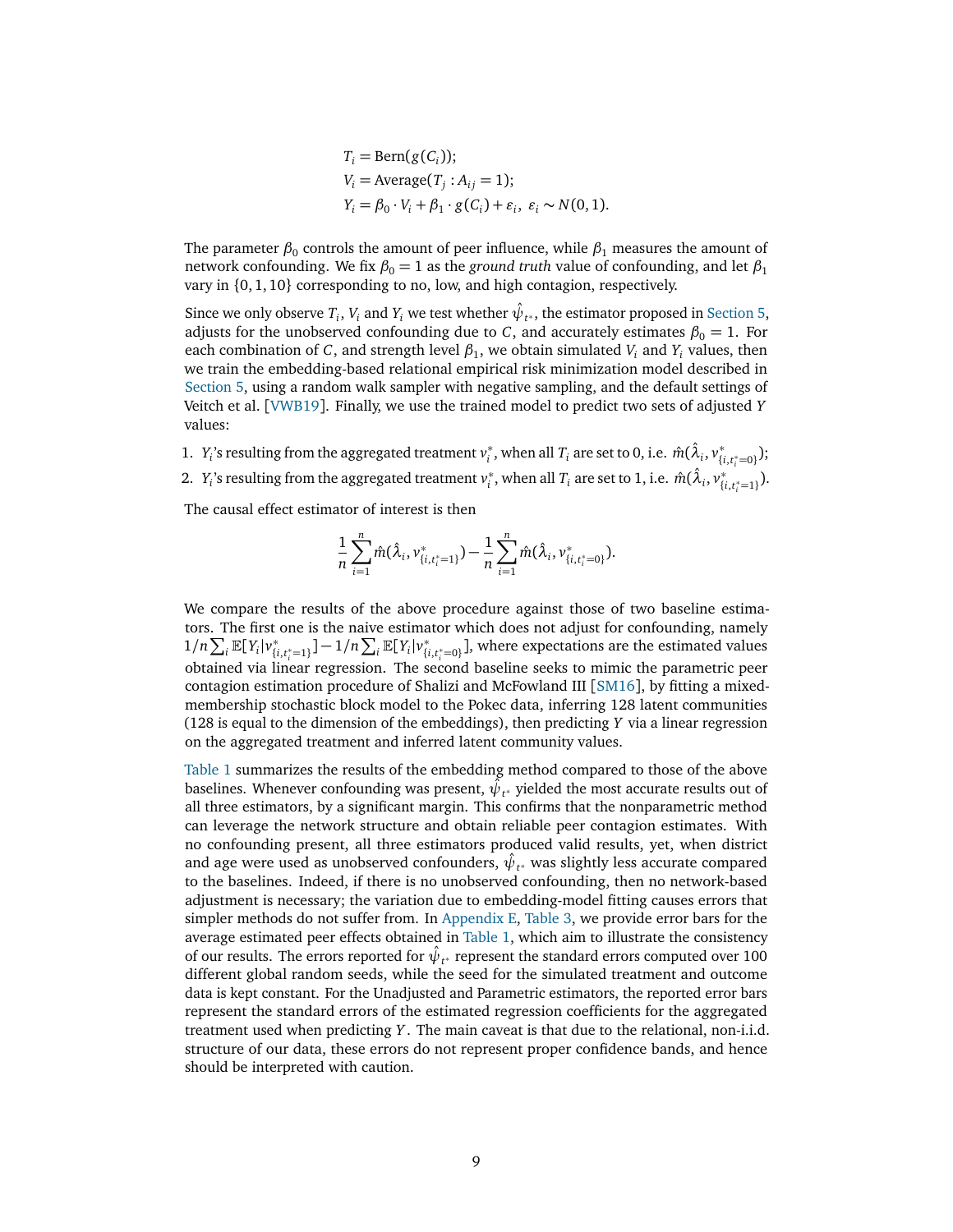<span id="page-9-0"></span>**Table 2:** The embedding-based estimator  $\hat{\psi}_{t^*}$  accurately recovers the true peer contagion effect of binary treatments on other subsequent binary treatments. The ground truth peer contagion value is 0. For  $\hat{\psi}_{t^*}$ , the reported values represent the mean over 100 different global random seeds. For the Unadjusted and Parametric estimators, the reported values represent the respective estimated regression coefficients for the aggregated treatment used when predicting *Y* .

| Peer influence on vaccination | district | age  | join date |  |  |
|-------------------------------|----------|------|-----------|--|--|
| Unadjusted                    | 2.03     | 0.12 | 0.68      |  |  |
| Parametric                    | 1.30     | 1.03 | 0.98      |  |  |
| $\bm{\psi}_{t*}$              | 0.09     | 0.11 | 0.22      |  |  |

#### **6.2 Binary outcome: a model for peer influence and vaccination**

Recall the motivating example in [Section 1:](#page-0-0) some proportion of the observed population gets vaccinated at time  $t_1$ , while others get vaccinated at a subsequent time  $t_2$ . We now illustrate how to use node embeddings to study the peer influence of the former group on the latter. We use the following data setup:

- 1. Simulate the treatment by the same procedure as in [Section 6.1,](#page-7-2) i.e. as a function of the unobserved confounders;
- 2. Randomly select 50% of the vertices, and set  $Y_i = T_i$ , but then delete  $T_i$  for those respective nodes. The uncensored treatment values  $T_i$  correspond to individuals who were vaccinated at  $t_1$ , while the  $Y_i$  values represent individuals vaccinated at  $t_2$ ;
- 3. Compute the causal effect of  $V_i$  on  $Y_i$  only for the vertices where  $Y_i$  is defined.

The above design matches the following scenario: whether or not an individual gets vaccinated depends on latent attributes such as their age, or location. Since  $Y_i = T_i$ , there is no causal peer influence effect of the neighbors *j* on node *i*. Despite the lack of a causal relationship, an association is clearly present due to the dependence on latent confounders. The question is whether the proposed method can adjust for the unobserved causes and render the true causal effect.

Using the same baseline estimators, and an analysis similar to that in [Section 6.1,](#page-7-2) we obtain estimates for the peer contagion effect, summarized in [Table 2.](#page-9-0) We note that, for all three hidden confounders, the embedding-based method produces the estimates closest to the ground truth value of 0. For the "age" covariate, the naive, unadjusted estimate is very close to the embedding-based one, showing that age may not be the optimal predictor for network tie formation, preventing the non-parametric method from appropriately adjusting for the network structure, and yielding our method similar to the naive one in this situation. We also note that, when registration date is used as a hidden confounder, all three estimates are less accurate, suggesting that "join\_date" may also not be the best predictor of the network edges. Nonetheless, in this scenario, the nonparametric estimator still has superior performance over the two baselines. In [Appendix E,](#page-15-1) [Table 4,](#page-16-1) we provide error bars for the variation induced by the choice of random seed.

### **7 Related work**

There is an active literature on estimating causal effects from networked data [[ZA21](#page-12-7)].

**Randomized controlled trials.** To estimate causal effects under interference and network confounding, several lines of recent work rely on designing randomized experiments. Toulis and Kao [[TK13](#page-12-8)] use potential outcomes and a sequential randomization design to estimate peer influence on observed networks. Eckles et al. [[EKB16](#page-11-0)] develop an experimental design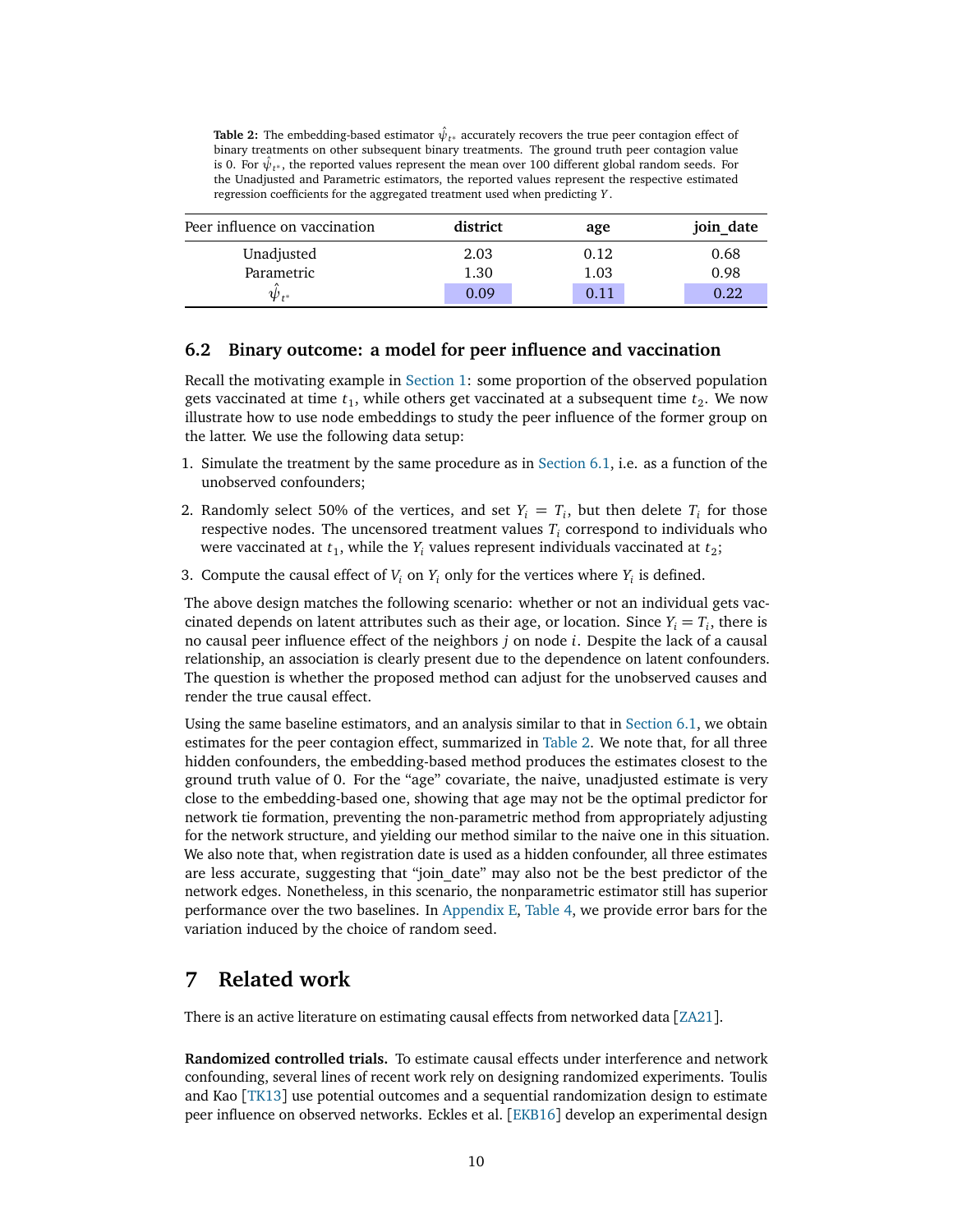to study the impact of peer feedback on the behavior of Facebook users. Fatemi and Zheleva [[FZ20b](#page-11-14)] propose an experimental design for estimating the effect of the treatment alone on the unit's outcome, isolating it from peer effects, while Fatemi and Zheleva [[FZ20a](#page-11-15)] discuss an approach of minimizing selection bias when performing A/B testing on networks.

**Causal network inference from observational data.** Within observational settings, van der Laan [[van14](#page-12-9)], [Ogb](#page-12-3)urn et al. [Ogb+17], Tchetgen Tchetgen et al. [[TFS17](#page-12-10)], and Tran and Zheleva [[TZ22](#page-12-11)] tackle the issue of causally estimating social contagion from observed networked data, yet they assume there are no latent sources of network confounding which affect both the treatment and the outcome, by considering all node-related features as known. This is a significant limitation which this paper seeks to address.

Other works which account for latent confounding assume that the network (and, implicitly, the unobserved confounders) can be represented using parametric methods. Shalizi and McFowland III [[SM16](#page-12-1)] and Shalizi and Thomas [[ST11](#page-12-0)] use stochastic block models and latent space models in order to obtain consistent estimators of peer contagion. Despite the attractive mathematical properties of these models, often times they fail to capture real-world network properties.

Some of the recent studies which address nonparametric peer influence estimation from observational data propose different approaches which complement the node embedding based method proposed in this paper. Eckles and Bakshy [[EB17](#page-11-1)] estimate peer effects on hundreds of millions of observations from Facebook data by using high-dimensional adjustments for covariates via propensity score models. One limitation of this work is that covariates are readily available, whereas this paper seeks to cover the scenario in which they are unobserved. Egami and Tchetgen Tchetgen [[ETT21](#page-11-16)], on the other hand, tackle the situation of unobserved confounding, by using negative control outcomes and exposure variables to estimate contagion effects. This approach complements the methods of this paper. Finally, while not directly related to peer influence estimation, Guo et al. [[GLL20](#page-11-17)] also propose a nonparametric technique of adjustment for the unobserved features that affect network treatment and outcome. They propose using "graph attentional layers" in order to map the network information to a partial representation of the hidden confounders and use it to perform counterfactual evaluation.

### **8 Discussion**

This paper studies the problem of causally estimating peer influence from observational data in the presence of unobserved confounding. The main contributions of this work are

- 1. formalizing and justifying two causal estimands for contagion while accounting for homophily [\(Section 3\)](#page-2-3);
- 2. giving sufficient conditions for network embeddings to enable causal identification [\(The](#page-3-1)[orem 2\)](#page-3-1);
- 3. illustrating how embeddings can be used to estimate peer contagion and showing their practical performance is overall better than that of standard naive and parametric estimation techniques [\(Section 5](#page-5-0) and [Section 6\)](#page-7-3).

There are several avenues for further work. First, one current methodological limitation is the lack of an asymptotic normality result for the peer influence estimator  $\hat{\psi}_{t^*}$  defined in [Section 5.](#page-5-0) Obtaining a mathematical statement characterizing the asymptotic normality of the main estimator would allow one to construct valid confidence intervals around the estimated values, at a desired significance level. Secondly, this paper only focused on network embeddings learned via subsampling as a proposed nonparametric method for peer contagion estimation. An important future work direction is exploring other nonparametric techniques (e.g. graph neural networks [[Zho](#page-12-12)+18; [Wu](#page-12-13)+19; [ZCZ22;](#page-12-14) [Ma](#page-11-18)+22; [Hus](#page-11-19)+21])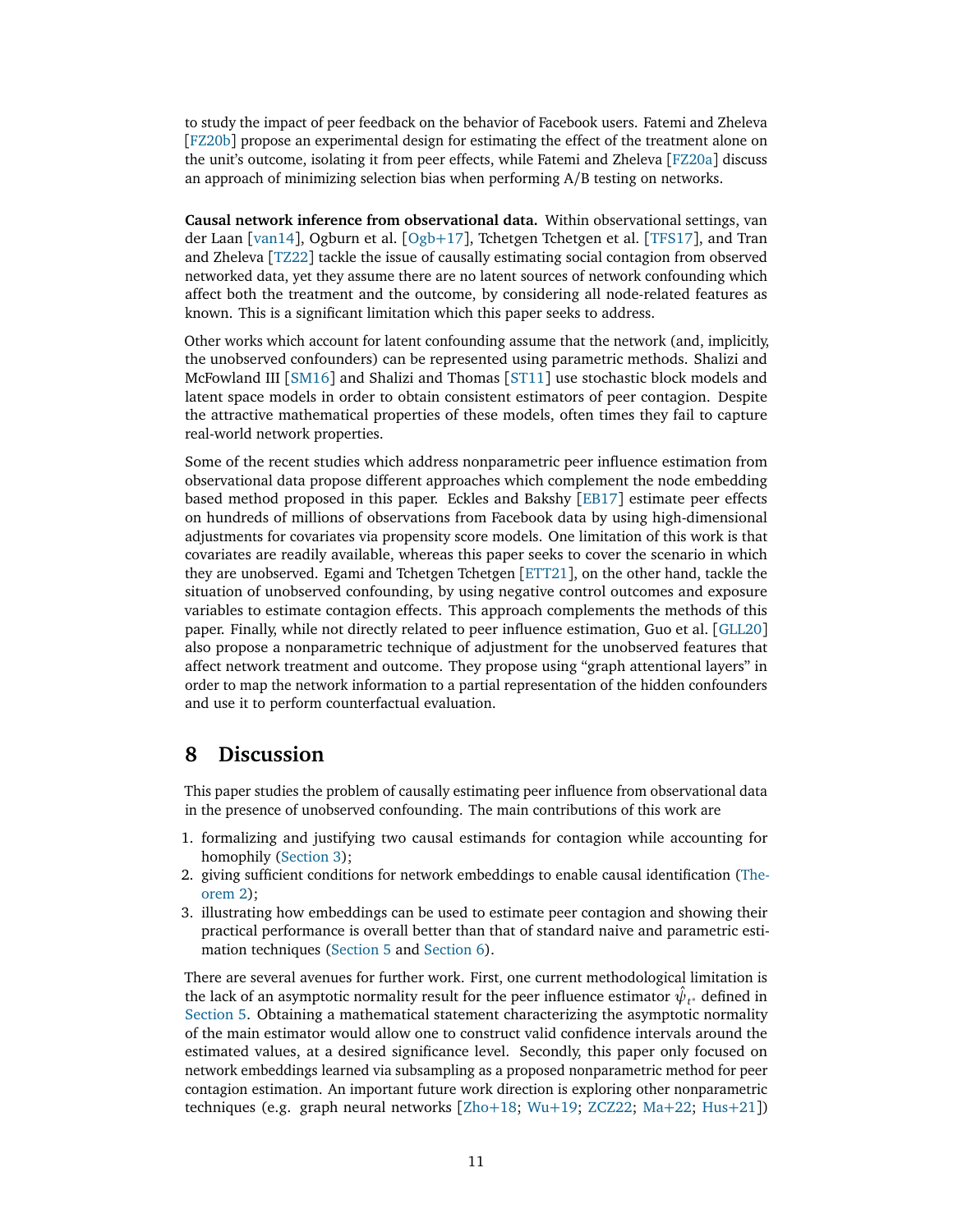which leverage the homophily present in social networks and are able to learn meaningful node representations to be used downstream for peer influence estimation.

## **References**

- <span id="page-11-8"></span>[Bor+16] C. Borgs, J. Chayes, H. Cohn, and N. Holden. "Sparse exchangeable graphs and their limits via graphon processes". In: *Journal of Machine Learning Research* (2016).
- <span id="page-11-2"></span>[BDF20] Y. Bramoulle, H. Djebbari, and B. Fortin. "Peer effects in networks: a survey". In: *Annual Review of Economics* (2020).
- <span id="page-11-9"></span>[CCB16] D. Cai, T. Campbell, and T. Broderick. "Edge-exchangeable graphs and sparsity (nips 2016)". In: *arXiv: Machine Learning* (2016).
- <span id="page-11-10"></span>[CF17] F. Caron and E. Fox. "Sparse graphs using exchangeable random measures". In: *Journal of the Royal Statistical Society: Series B (Statistical Methodology)* (2017).
- <span id="page-11-11"></span>[CD18] H. Crane and W. Dempsey. "Edge exchangeable models for interaction networks". In: *Journal of the American Statistical Association* (2018).
- <span id="page-11-7"></span>[DA21] A. Davison and M. Austern. "Asymptotics of network embeddings learned via subsampling". In: *arXiv:stat.ML* (2021).
- <span id="page-11-1"></span>[EB17] D. Eckles and E. Bakshy. "Bias and high-dimensional adjustment in observational studies of peer effects". In: *Journal of the American Statistical Association* (2017).
- <span id="page-11-0"></span>[EKB16] D. Eckles, R. Kizilcec, and E. Bakshy. "Estimating peer effects in networks with peer encouragement designs". In: *Proceedings of the National Academy of Sciences* (2016).
- <span id="page-11-16"></span>[ETT21] N. Egami and E. Tchetgen Tchetgen. "Identification and estimation of causal peer effects using double negative controls for unmeasured network confounding". In: *arXiv: stat.ME* (2021).
- <span id="page-11-15"></span>[FZ20a] Z. Fatemi and E. Zheleva. "Minimizing interference and selection bias in network experiment design". In: *Proceedings of the Fourteenth International AAAI Conference on Web and Social Media (ICWSM 2020)*. 2020.
- <span id="page-11-14"></span>[FZ20b] Z. Fatemi and E. Zheleva. "Network experiment design for estimating direct treatment effects". In: *KDD International Workshop on Mining and Learning with Graphs (MLG 2020)*. 2020.
- <span id="page-11-17"></span>[GLL20] R. Guo, J. Li, and H. Liu. "Counterfactual evaluation of treatment assignment functions with networked observational data". In: 2020.
- <span id="page-11-6"></span>[HYL17] W. Hamilton, R. Ying, and J. Leskovec. "Representation learning on graphs: methods and applications". In: *IEEE Data Engineering Bulletin* (2017).
- <span id="page-11-5"></span>[HRH02] P. D. Hoff, A. Raftery, and M. Handcock. "Latent space approaches to social network analysis". In: *Journal of the American Statistical Association* (2002).
- <span id="page-11-3"></span>[HLL83] P. Holland, K. B. Laskey, and S. Leinhardt. "Stochastic blockmodels: first steps". In: *Social Networks* (1983).
- <span id="page-11-19"></span>[Hus+21] H. Hussain, T. Duricic, E. Lex, D. Helic, and R. Kern. "The interplay between communities and homophily in semi-supervised classification using graph neural networks". In: *Applied Network Science* (2021).
- <span id="page-11-12"></span>[Jan18] S. Janson. "On edge exchangeable random graphs". In: *Journal of Statistical Physics* (2018).
- <span id="page-11-4"></span>[LW19] C. Lee and D. Wilkinson. "A review of stochastic block models and extensions for graph clustering". In: *Applied Network Science* (2019).
- <span id="page-11-13"></span>[LK14] J. Leskovec and A. Krevl. "{Snap datasets}: {stanford} large network dataset collection". In: 2014.
- <span id="page-11-18"></span>[Ma+22] Y. Ma, X. Liu, N. Shah, and J. Tang. "Is homophily a necessity for graph neural networks?" In: *International Conference on Learning Representations*. 2022.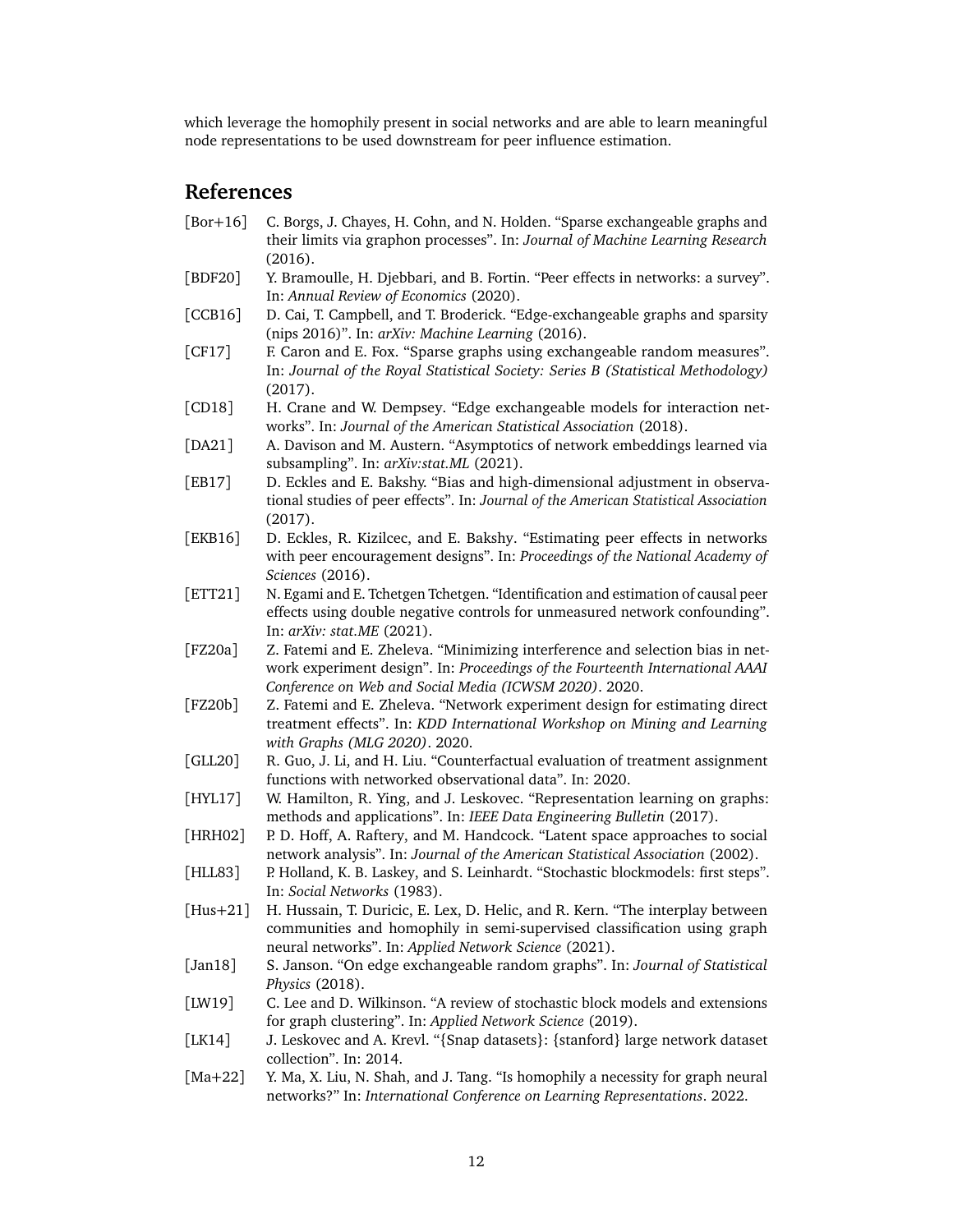- <span id="page-12-3"></span>[Ogb+17] E. L. Ogburn, O. Sofrygin, I. Diaz, and M. J. van der Laan. "Causal inference for social network data". In: *arXiv e-prints* (2017).
- <span id="page-12-2"></span>[RFR16] R. Rastelli, N. Friel, and A. Raftery. "Properties of latent variable network models". In: *Network Science* (2016).
- <span id="page-12-1"></span>[SM16] C. Shalizi and E. McFowland III. "Estimating causal peer influence in homophilous social networks by inferring latent locations". In: *arXiv e-prints* (2016).
- <span id="page-12-0"></span>[ST11] C. R. Shalizi and A. C. Thomas. "Homophily and contagion are generically confounded in observational social network studies". In: *Sociol. Methods Res.* 2 (2011).
- <span id="page-12-6"></span>[TZ12] L. Takac and M. Zábovský. "Data analysis in public social networks". In: *International Scientific Conference and International Workshop Present Day Trends of Innovations* (2012).
- <span id="page-12-10"></span>[TFS17] E. Tchetgen Tchetgen, I. Fulcher, and I. Shpitser. "Auto-g-computation of causal effects on a network". In: *Journal of the American Statistical Association* (2017).
- <span id="page-12-8"></span>[TK13] P. Toulis and E. Kao. "Estimation of causal peer influence effects". In: *Proceedings of the 30th International Conference on Machine Learning*. 3. 2013.
- <span id="page-12-11"></span>[TZ22] C. Tran and E. Zheleva. "Network experiment design for estimating direct treatment effects". In: *Proceedings of the 2022 AAAI Conference on Artificial Intelligence (AAAI 2020)*. 2022.
- <span id="page-12-9"></span>[van14] M. van der Laan. "Causal inference for a population of causally connected units". In: *Journal of Causal Inference* (2014).
- <span id="page-12-4"></span>[Vei+19] V. Veitch, M. Austern, W. Zhou, D. M. Blei, and P. Orbanz. "Empirical risk minimization and stochastic gradient descent for relational data". In: *Proceedings of the Twenty-Second International Conference on Artificial Intelligence and Statistics*. 2019.
- <span id="page-12-5"></span>[VWB19] V. Veitch, Y. Wang, and D. M. Blei. "Using embeddings to correct for unobserved confounding in networks". In: *Advances in Neural Information Processing Systems*. 2019.
- <span id="page-12-13"></span>[Wu+19] Z. Wu, S. Pan, F. Chen, G. Long, C. Zhang, and P. S. Yu. "A comprehensive survey on graph neural networks". In: *IEEE Transactions on Neural Networks and Learning Systems* (2019).
- <span id="page-12-14"></span>[ZCZ22] Z. Zhang, P. Cui, and W. Zhu. "Deep learning on graphs: a survey". In: *IEEE Transactions on Knowledge Data Engineering* 01 (2022).
- <span id="page-12-7"></span>[ZA21] E. Zheleva and D. Arbour. "Causal inference from network data". In: *Proceedings of the 27th ACM SIGKDD Conference on Knowledge Discovery Data Mining*. 2021.
- <span id="page-12-12"></span>[Zho+18] J. Zhou, G. Cui, Z. Zhang, C. Yang, Z. Liu, and M. Sun. *Graph Neural Networks: A Review of Methods and Applications*. cite arxiv:1812.08434. 2018.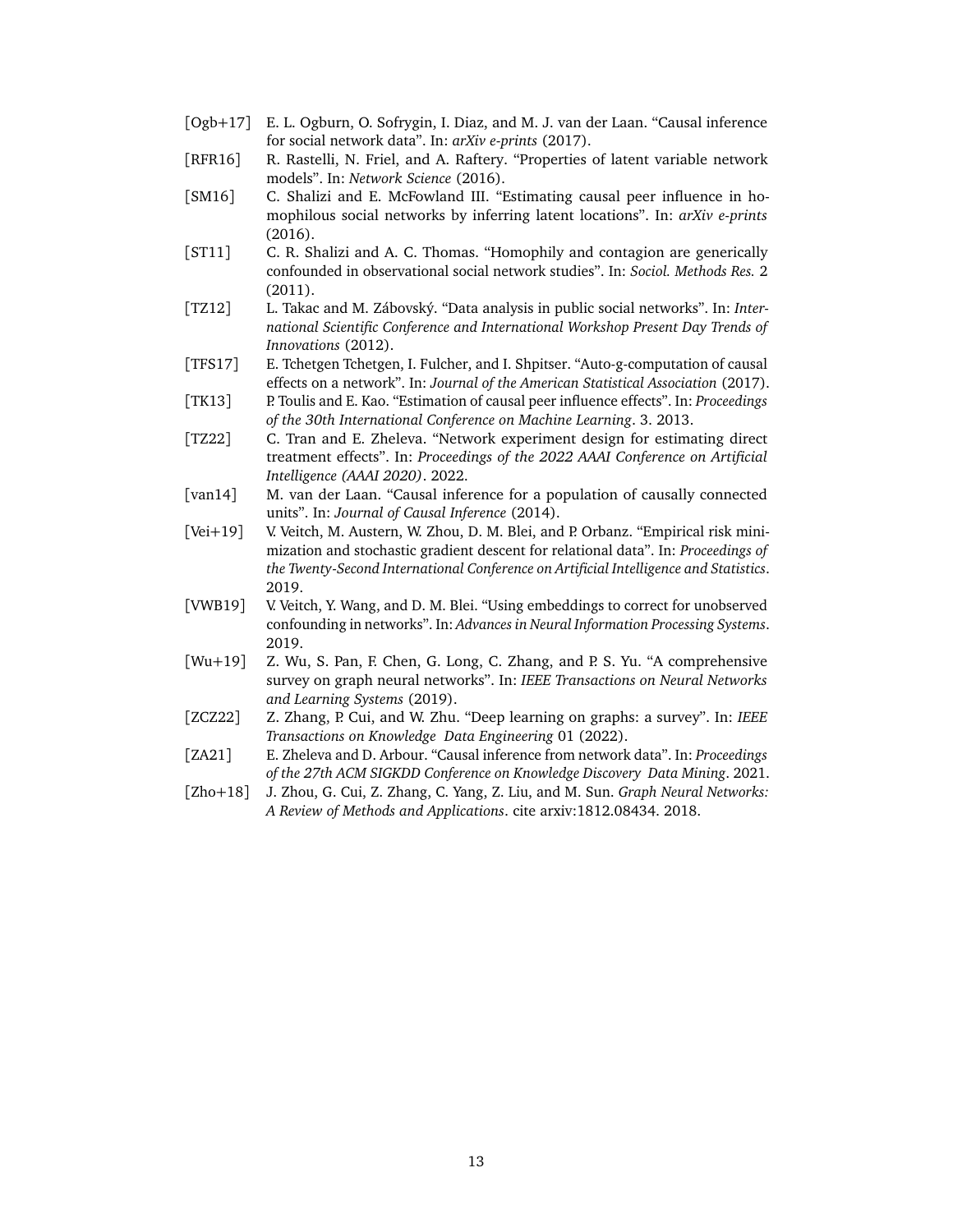## <span id="page-13-0"></span>**A Proof of [Theorem 1](#page-3-0)**

Below we include the proof of [Theorem 1,](#page-3-0) which generalizes the two measures of peer contagion,  $\psi_{t^*}^{\text{full info}}$  and  $\psi_{t^*}$ . It suffices to prove that the first estimand introduced in Section [3](#page-2-3)

$$
\psi_{t^*}^{\text{full info}} := \frac{1}{n} \sum_{i=1}^n \mathbb{E}[Y_i | \text{do}(T = t^*), \{C_i\}_i, G_n]
$$

converges to a fixed real value  $\psi$ , in probability. Then, since  $\psi$  is bounded, by the Dominated Convergence Theorem, it will immediately follow that the second estimand introduced in Section [3](#page-2-3)

$$
\psi_{t^*} := \mathbb{E}[\psi_{t^*}^{\text{full info}} | \text{do}(T = t^*), G_n]
$$

also converges, in probability, to the same real value *ψ*.

We now proceed to prove our main result for  $\psi_{t^*}^{\text{full info}}$ . We want to show that  $\frac{1}{n} \sum_{i=1}^n \mathbb{E}[Y_i] \text{dof } T =$  $t^*$ ),  $\{C_i\}_i$ ,  $G_n$ ]  $\to 0$ , as  $n \to \infty$ , in probability. To simplify notation, we define the *n*-tuple of random variables  $(X_1, \ldots, X_n)$ , where each  $X_i = \mathbb{E}[Y_i] \text{do}(T = t^*)$ ,  $\{C_i\}_i, G_n$ , respectively. Furthermore, let  $S_n = \sum_{i=1}^n X_i$ , the n<sup>th</sup> partial sum of the random variables  $\{X_i\}_i$ . We want to show that

$$
\lim_{n \to \infty} \mathbb{P}\bigg[\bigg|\frac{S_n}{n} - \mathbb{E}\bigg[\frac{S_n}{n}\bigg]\bigg| > \varepsilon\bigg] = 0.
$$

To prove this, we first note that, by Chebyshev's inequality

<span id="page-13-1"></span>
$$
\mathbb{P}\left[\left|\frac{S_n}{n} - \mathbb{E}\left[\frac{S_n}{n}\right]\right| > \varepsilon\right] \le \frac{\text{Var}\left(\frac{S_n}{n}\right)}{\varepsilon^2}.\tag{A.1}
$$

We further upper bound the term Var $\left(\frac{S_n}{n}\right)$ , as follows

$$
\operatorname{Var}\left(\frac{S_n}{n}\right) = \frac{\operatorname{Var}(S_n)}{n^2}
$$

$$
= \frac{\sum_{i=1}^n \sum_{j=1}^n \operatorname{Cov}(X_i, X_j)}{n^2}
$$

$$
= \mathbb{E}[\operatorname{Cov}(X_i, X_j)],
$$

where the expectation is taken over nodes  $i, j$  sampled uniformly at random. We now distinguish two possible cases

- i. Nodes *i* and *j* do not share a common neighbor. In that case, based on the assumed structural equation model [\(2.1\)](#page-2-4),  $\mathbb{E}[Y_i | \text{do}(T = t^*), \{C_i\}_i, G_n]$  is independent from  $\mathbb{E}[Y_j|\text{do}(T = t^*), \{C_j\}_j, G_n]$ , therefore  $X_i$  is independent from  $X_j$ , and their covariance vanishes.
- ii. Nodes *i* and *j* share common neighbors. In that case, note that, by the Cauchy-Schwarz inequality

$$
Cov(X_i, X_j) \le \sqrt{\text{Var}(X_i)\text{Var}(X_j)} \le \max\{\text{Var}(X_i), \text{Var}(X_j)\}.
$$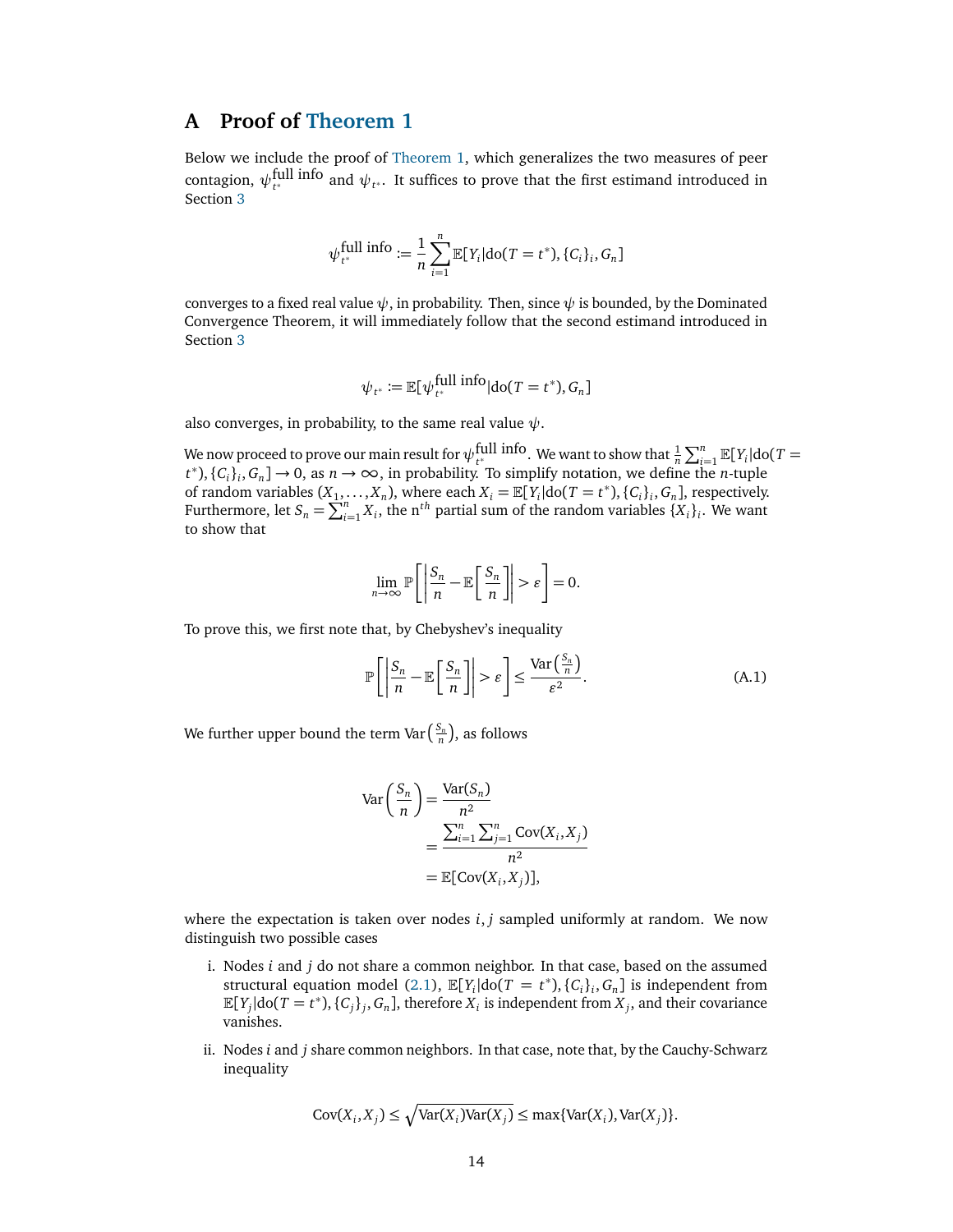Furthermore, notice that, by assumption (i) of [Theorem 1,](#page-3-0)  $Var(Y_i) \leq M$ ,  $\forall$  *i*. By Jensen's inequality, and noting that the variance is a convex function, it follows that  $Var(\mathbb{E}[Y_j|\text{do}(T = t^*), \{C_i\}_i, G_n]) = Var(X_i) \leq M$  as well. Hence, when *i* and *j* share common neighbors, we have that

$$
Cov(X_i, X_j) \leq M.
$$

From the two possible cases above, it follows that

$$
\text{Var}\left(\frac{S_n}{n}\right) = \mathbb{E}[\text{Cov}(X_i, X_j)] \le \mathbb{P}(\{\text{i and } \text{j share a neighbor}\}) \cdot M.
$$

Then, by assumption (ii) of [Theorem 1](#page-3-0) it follows that the right-hand side of [\(A.1\)](#page-13-1),  $\text{Var}\left(\frac{S_n}{n}\right)/\varepsilon^2 \to 0$ 0, as  $n \rightarrow \infty$ . This shows that

$$
\lim_{n \to \infty} \mathbb{P}\bigg[\bigg|\frac{S_n}{n} - \mathbb{E}\bigg[\frac{S_n}{n}\bigg]\bigg| > \varepsilon\bigg] = 0,
$$

as desired.

## <span id="page-14-0"></span>**B Proof of [Theorem 2](#page-3-1)**

Consider Figure [1](#page-4-0) which illustrates how conditioning on  $A_{ij}$  opens a backdoor path between  $T_j$  and  $Y_i$ , and how the embedding  $\lambda_i$  can be used to remove the effect of this conditioning.

More precisely,

$$
\mathbb{E}[Y_i | \text{do}(T = t^*), G_n, \lambda_i] = \mathbb{E}[Y_i | \text{do}(V = v_i^*), G_n, \lambda_i]
$$
\n(the treatment function  $V_i$  fully determines  $Y_i$  by (2.1))

\n
$$
= \mathbb{E}[Y_i | \text{do}(V = v_i^*), \lambda_i]
$$
\n(invoke condition (i))

\n
$$
= \mathbb{E}[Y_i | V = v_i^*, \lambda_i]
$$
\n(no open backdoor paths after removing conditioning on  $G_n$ ),

as desired.

## <span id="page-14-1"></span>**C Proof of [Corollary 3](#page-4-1)**

Starting from the definition of  $\psi_{t^*}$ , we have the following chain of equalities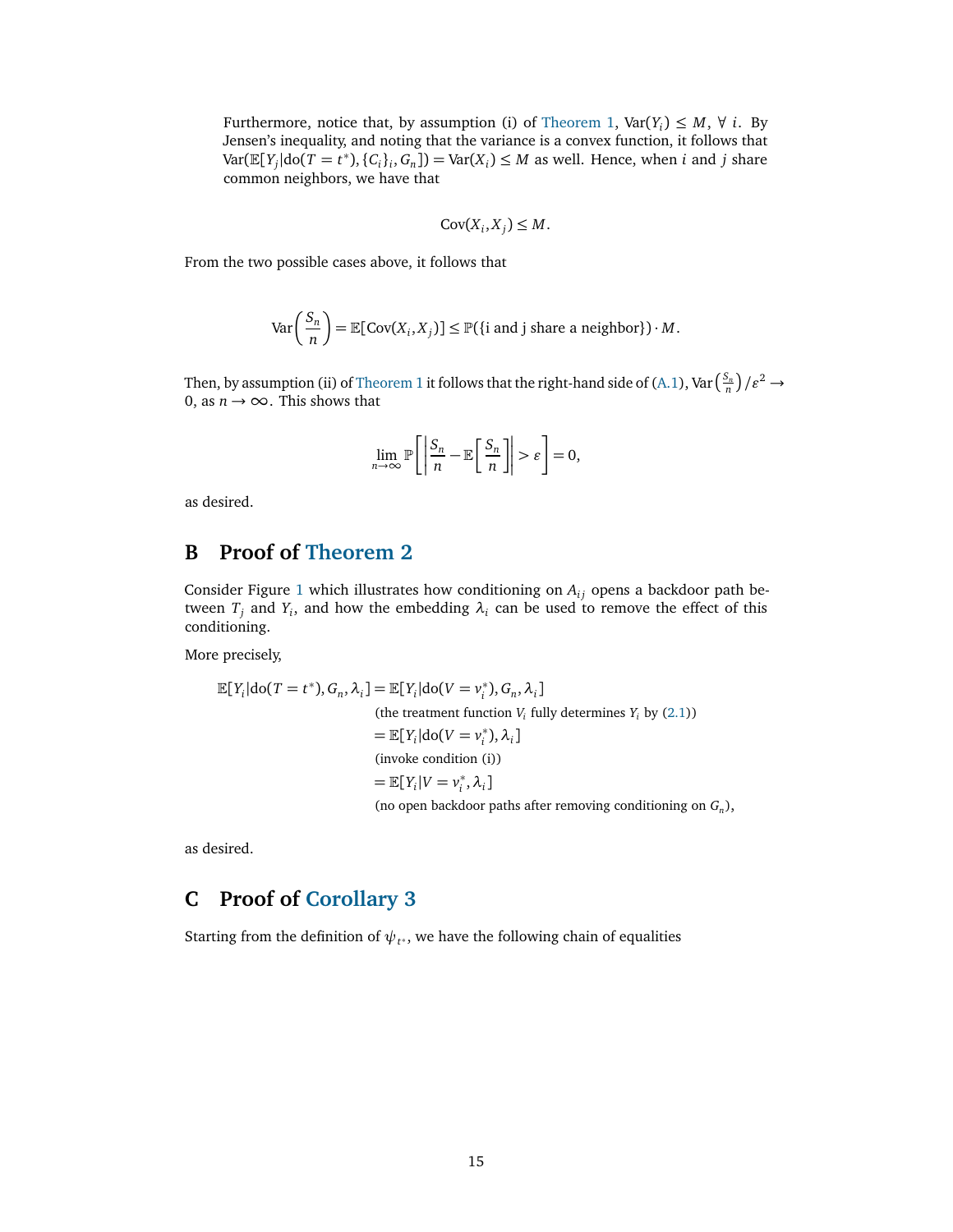$$
\psi_{t^*} = \frac{1}{n} \sum_{i=1}^n \mathbb{E}[Y_i | \text{do}(T = t^*), G_n]
$$
  
\n
$$
= \frac{1}{n} \sum_{i=1}^n \mathbb{E}[\mathbb{E}[Y_i | \lambda_i, \text{do}(T = t^*), G_n] | \text{do}(T = t^*), G_n] \text{ (expand and marginalize over } \lambda_i)
$$
  
\n
$$
= \frac{1}{n} \sum_{i=1}^n \mathbb{E}[m_{G_n}(v_i^*, \lambda_i)] | \text{do}(T = t^*), G_n] \text{ (invoke Theorem 2)}
$$
  
\n
$$
= \frac{1}{n} \sum_{i=1}^n \mathbb{E}[m_{G_n}(v_i^*, \lambda_i)|G_n] \text{ (do}(T = t^*) \text{ does not affect } \lambda_i),
$$

as desired.

## <span id="page-15-0"></span>**D Proof of [Theorem 4](#page-4-3)**

Recall, from [Theorem 1,](#page-3-0) that  $\lim_{n\to\infty} \frac{1}{n} \sum_{i=1}^n \mathbb{E}[Y | \text{do}(T = t^*), C_i, G_n] = \psi$ . This corollary assumes the conditions of [Theorem 1,](#page-3-0) therefore, in order to show

$$
\lim_{n\to\infty}\sum_{i=1}^n m_{G_n}(v_i^*,\lambda_i)=\psi,
$$

it suffices to prove that  $\mathbb{E}[\mathbb{E}[Y|\text{do}(T = t^*), C_i, G_n]] = \mathbb{E}[m_{G_n}(v_i^*)]$  $\left[ \alpha_i^*, \lambda_i \right]$ ], for each *i*, then invoke the version of the Law of Large Numbers derived from Chebyshev's inequality in [Appendix A.](#page-13-0)

We first establish the necessary equality of expectations as follows

$$
\mathbb{E}[\mathbb{E}[Y_i|\text{do}(T = t^*), C_i, G_n]] = \mathbb{E}[\mathbb{E}[Y_i|\text{do}(V = v^*), C_i, G_n]] \quad (V_i \text{ determines } Y_i)
$$
\n
$$
= \mathbb{E}[\mathbb{E}[Y_i|\text{do}(V = v^*), \lambda_i, G_n]] \quad \text{(tower property; } \lambda_i \text{ is } C_i\text{-measurable)}
$$
\n
$$
= \mathbb{E}[m_{G_n}(v_i^*, \lambda_i)] \quad \text{(involking Theorem 2)}
$$

Now, by the argument in the proof of [Theorem 1,](#page-3-0) the objects  $\sum_{i=1}^{n} \mathbb{E}[Y_i] \text{d} \text{o} (T = t^*)$ ,  $C_i$ ,  $G_n$ ] and  $\sum_{i=1}^{n} m_{G_n}(v_i^*)$  $_i^*, \lambda_i$ ), depend, in the limit, only on the expected values of the summands. Since these expected values are equal, the limits are also equal.

## <span id="page-15-1"></span>**E Extended simulation results**

In this Appendix, we expand the results presented in [Table 1](#page-7-1) and [Table 2](#page-9-0) to include error bars for each of the reported average causal peer effect values due to the variation induced by the choice of random seed. The tight error bands indicate the consistency of our simulation results, however, one main drawback is that due to the relational, non-i.i.d. structure of our data, these errors do not represent proper confidence bands, and hence should be interpreted with caution. In order to obtain valid confidence intervals, and thereby be able to conduct valid statistical inference in finite samples, one would require proper asymptotic normality results for the studied estimators which would allow constructing confidence intervals at a desired significance level. This limitation is a direction for future work.